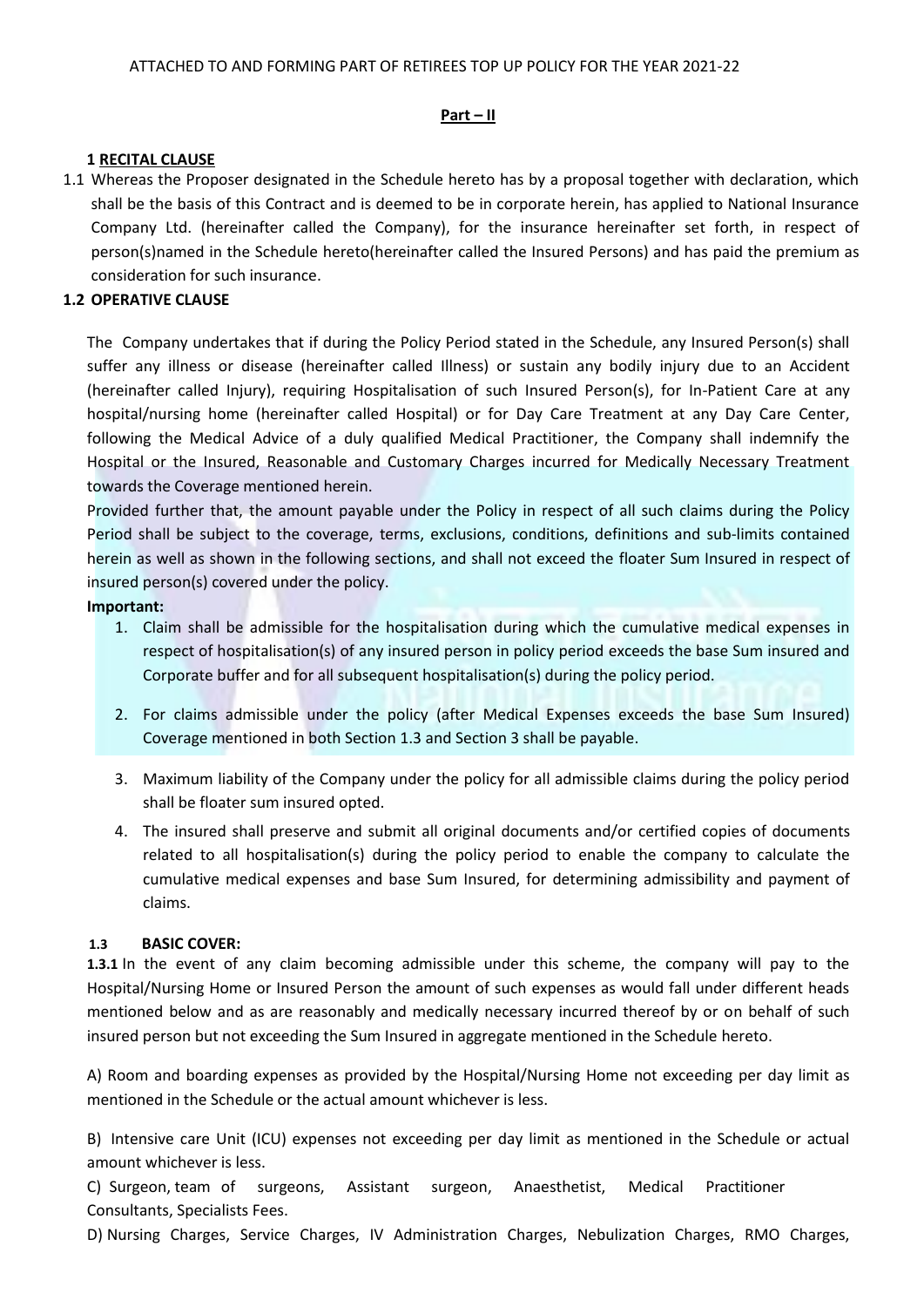Aesthetic,Oxygen,Blood,OperationTheatreCharges,surgicalappliances,OTConsumables,Medicines & Drugs, Dialysis, Chemotherapy, Radiotherapy, Cost of Artificial Limbs, Cost of Prosthetic devices implanted during surgical procedure like pacemaker, Defibrillator Ventilator, Orthopaedic implants, Cochlear Implant, any other implant, Intra-Ocular Lenses, infra cardiac valve replacements, vascular stents, any other valve replacement, Laboratory/Diagnostic tests, X-ray CT Scan, MRI, any other scan and such similar expenses that are medically necessary, or incurred during hospitalization as per the advice of the attending doctor.

- E) Hospitalization expenses (excluding cost of organ) incurred on donor in respect of organ transplant to the insured.
	- **1.3.2 Pre-Hospitalization and Post- Hospitalization Expenses –** Medical Expenses relevant to the same condition for which the hospitalization is required incurred during the period up to 30 days prior to hospitalization and during the period up to 90 days after the discharge from the hospital. These expenses are admissible only if the primary hospitalization claim is admissible under the policy.

# **2. Definitions:**

**2.1 Accident-**An accident is a sudden, unforeseen, and involuntary event caused by external, visible and violent means.

**2.2 ALTERNATIVE TREATMENTS-**Alternative treatments are forms of treatment other than treatment "Allopathic" or "Modern medicine" and includes Ayurveda, Unani, Siddha, Naturopathy and Homeopathy in the Indian context.

**2.3 ANY ONE ILLNESS** will be deemed to mean continuous period of illness and it includes relapse within 45 days from the date of last consultation with the Hospital/Nursing Home where treatment has been taken.

**2.4 CANCELLATION** defines the terms on which the policy contract can be terminated either by the insurer or the insured person by giving sufficient notice to other which is not lower than a period of fifteen days.

**2.5 CASHLESS FACILITY** means a facility extended by the insurer to the insured where the payment of the costs of treatment undergone by the insured in accordance with the policy terms and conditions, are directly made to the network provider by the insurer to the extent pre – authorization approved.

**2.6 CONGENITAL ANOMALY** refers to a condition(s) which is present since birth and which is abnormal with reference to form, structure or position.

**1 Internal Congenital Anomaly -**

Which is not in the visible and accessible parts of the body.

**2 External Congenital Anomaly -**

Which is in the visible and accessible parts of the body.

**2.7 CONDITION PRECEDENT** shall mean a policy term or condition upon which the Insurer's liability under the policy is conditional.

**2.8 CONTINUOUS COVERAGE** means uninterrupted coverage of the insured person under our Individual Health Insurance Policies or Family Floater policy from the time the coverage incepted under the policy, provided a break in the insurance period not exceeding thirty days being grace period shall not be reckoned as an interruption in coverage for the purposes of this clause. In case of change in Sum Insured during such uninterrupted coverage, the lowest sum insured would be reckoned for determining continuous coverage.

However, the benefit of Continuous Coverage getting carried over from other policies will not be available for HIV/AIDS coverage.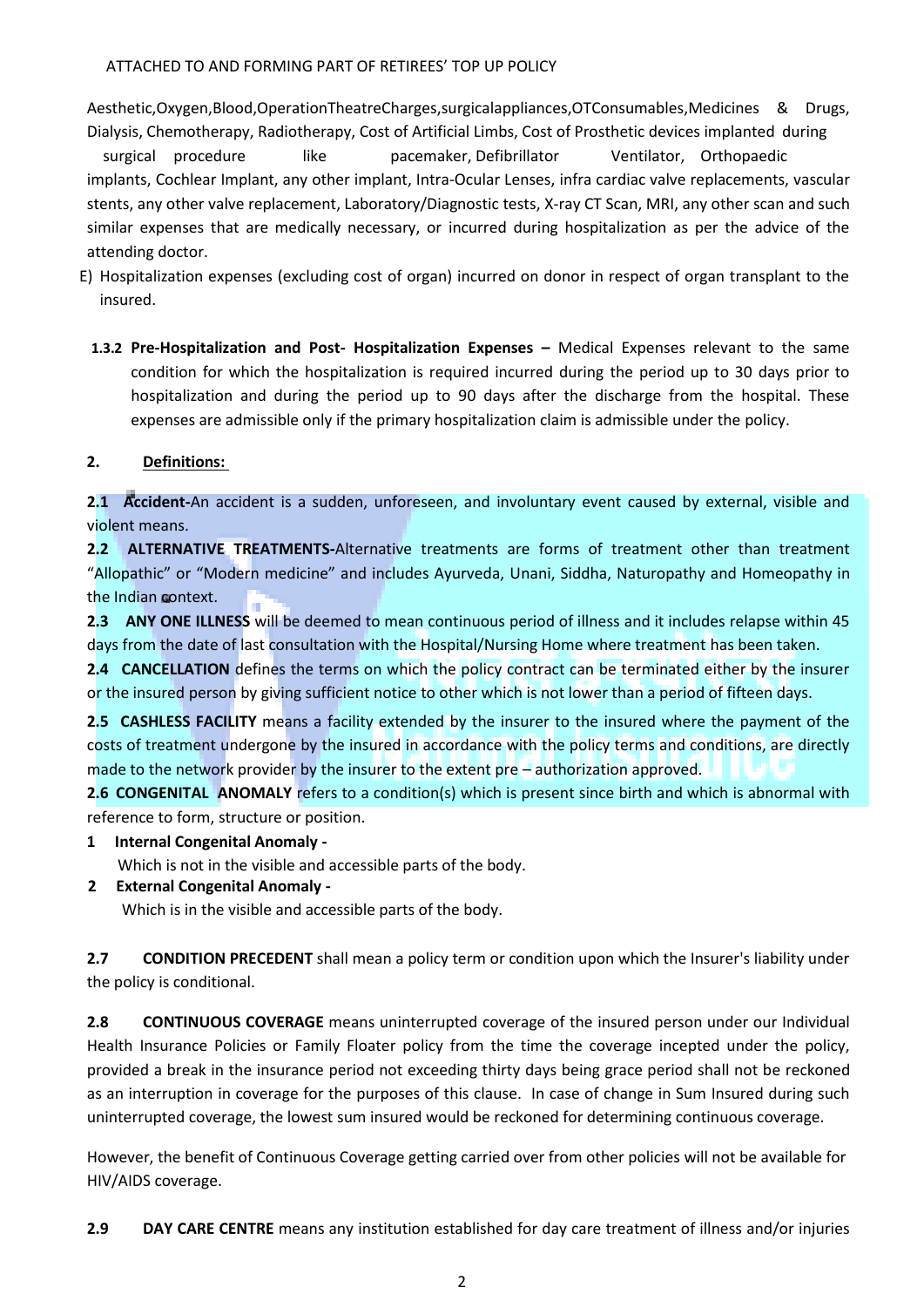or a medical set – up within a hospital and which has been registered with the local authorities, wherever applicable, and is under the supervision of a registered and qualified medical practitioner AND must comply with all minimum criteria as under:

a. Has qualified nursing staff under its employment. b. Has

qualified Medical practitioner(s) in charge

c. Has a fully equipped operation theatre of its own where surgical procedures are carried out.

d. Maintains daily records of patients and will make these accessible to the Insurance Company's authorized personnel.

**2.10 DAY CARE TREATMENT-**Day Care Treatment means the medical treatment and / or surgical procedure which is-

- i) Undertaken under General or Local Anaesthesia in a hospital/day care centre in less than 24 hours because of technological advancement and
- ii) Which would have otherwise required a hospitalization of more than24 hours. Treatment normally taken on an outpatient basis is not included in the scope of this definition.

**2.11 DEDUCTIBLE** is a cost sharing requirement under a Health Insurance Policy that provides that the Insurer will not be liable for a specified rupee amount in case of Indemnity policies and for a specified number of days/hours in case of hospital cash policies which will apply before any benefits are payable by the insurer. A deductible does not reduce the sum insured.

**2.12 DENTAL TREATMENT** means a treatment related to teeth or structures supporting teeth including examinations, fillings (where appropriate), crowns, extractions and surgery.

**2.13 DISCLOSURE TO INFORMATION NORM:** The policy shall be void and all premium paid thereon shall be forfeited to the Company in the event of misrepresentation, mis-description or non-disclosure of any material fact.

**2.14 EMERGENCY CARE** means management for a severe illness or injury which results in symptoms which occur suddenly and unexpectedly and requires immediate care by a medical practitioner to prevent death or serious long term impairment of the insured person's health.

**2.15 EMERGENCY DENTAL TREATMENT** means the services or supplies provided by a Licensed dentist, Hospital or other provider that are medically and immediately necessary to treat dental problems resulting from injury. However, this definition shall not include any treatment taken for a pre- existing condition.

**2.16 EMERGENCY MEDICAL TREATMENT** means the services or supplies provided by a Physician, Hospital or Licensed provider that are medically necessary to treat any illness or other covered condition that is acute (onset is sudden and unexpected ),considered life threatening and one which if left untreated, could deteriorate resulting in serious and irreparable harm.

**2.17 GRACE PERIOD** means the specified period of time immediately following the premium due date during which a payment can be made to renew or continue a policy in force without loss of continuity benefits such as waiting periods and coverage of pre – existing diseases. Coverage is not available for the period for which no premium is received.

**2.18 HOSPITAL/NURSING HOME** means any institution established for in -patient care and day care treatment of illness and/or injuries and which has been registered as a Hospital with the local authorities under the Clinical establishments (Registration and Regulation) Act,2010 or under the enactments specified under the Schedule of Section 56(1) of the said Act OR complies with all minimum criteria as under

Has qualified nursing staff under its employment round the clock.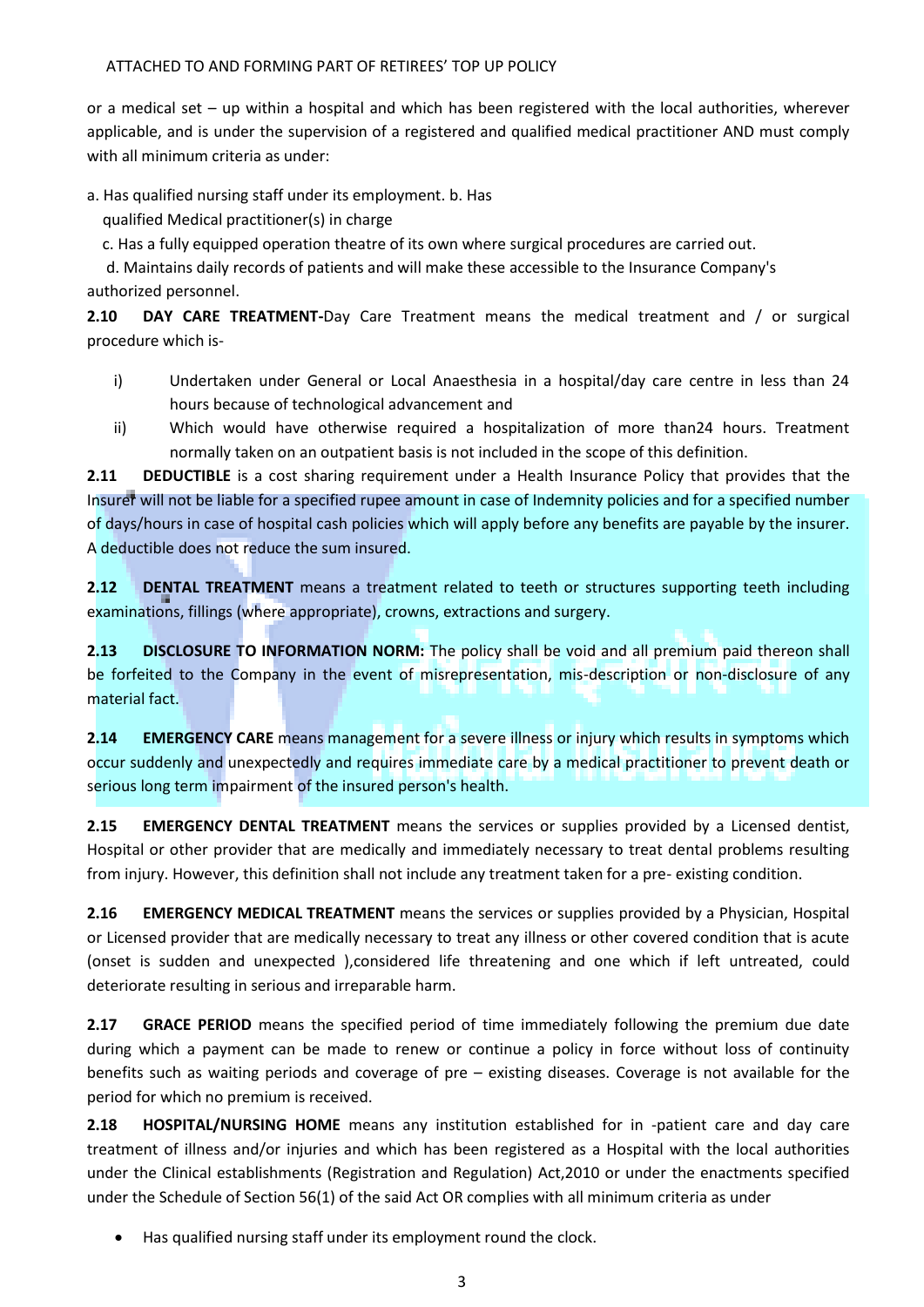- Has at least 10 in-patient beds in towns having a population of less than 10 Lacs and at least 15 in patient beds in all other places.
- Has a qualified medical Practitioner(s) in charge round the clock.
- Has a fully equipped Operation Theatre of its own where surgical procedures are carried out.
- Maintains daily records of patients and makes these accessible to the insurance company's authorized personnel.

The term 'Hospital/Nursing Home' shall not include an establishment which is a place of rest, a place for the aged, a place for drug-addicts or place for alcoholics, a hotel or a similar place.

For Ayurveda, Unani, Siddha, Naturopathy and Homeopathy treatment, hospitalisation expenses are admissible only when the treatment has been undergone in a hospital as defined in clause 3.2 below.

# **2.19 HOSPITALISATION**

Means admission in a Hospital/Nursing Home for a minimum period of 24 In-patient care consecutive "Inpatient care" hours except for the specified day care procedures/treatments, where such admission could be for a period of less than 24 consecutive hours.

For the list of these specified day care procedures/treatments, please see 3.3.

Note: Procedures/treatments usually done in outpatient department are not payable under the policy even if admitted/converted as an in-patient in the hospital for more than 24hours.

**2.20 ID CARD** means the identity card issued to the insured person by the TPA to avail cashless facility in net work provider.

**2.21 ILLNESS** means a sickness or a disease or pathological condition leading to the impairment of normal physiological function which manifests itself during the policy period and requires medical treatment.

**(a) Acute Condition-**Acute condition is a disease, illness or injury that is likely to respond quickly totreatmentwhichaimstoreturnthepersontohisorherstateofhealthimmediatelybefore suffering the disease/illness/injury which leads to full recovery

**(b) Chronic Condition**-A chronic Condition is defined as a disease, illness, or injury that has one or more of the following characteristics:

- It needs ongoing or long term monitoring through consultations, examinations, check- ups, and/or tests.
- It needs ongoing or long term control or relief of symptoms.
- It requires rehabilitation for the patient or for the patient to be specially trained to cope with it.
- It continues indefinitely.
- It recurs or is likely to recur.

**2.22 INJURY** means accidental physical bodily harm excluding illness or disease solely and directly caused by external, violent and visible and evident means which is verified and certified by a Medical Practitioner.

**2.23 IN-PATIENT CARE** means treatment for which the insured person has to stay in a hospital for more than 24 hours for a covered event.

**2.24 INSURED PERSON** means the employee of the bank and each of the other family members who are covered under this policy as shown in the Schedule.

**2.25 INTENSIVE CARE UNIT** means an identified section, ward or wing of a hospital which is under the constant supervision of a dedicated Medical Practitioner(s), and which is specially equipped for the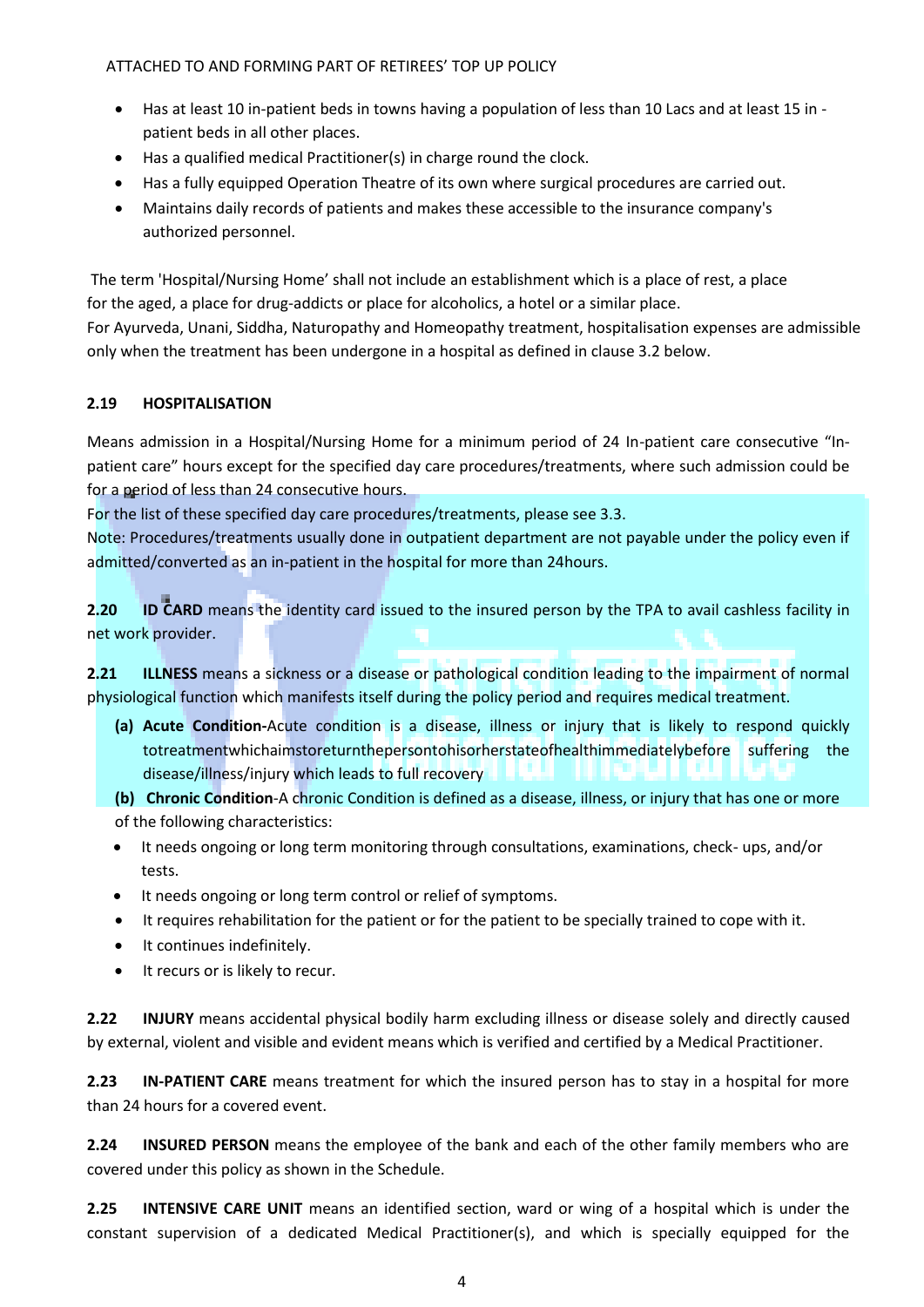continuous monitoring and treatment of patients who are in a critical condition, or require life support facilities and where the level of care and supervision is considerably more sophisticated and intensive than in the ordinary and other wards.

**2.26 INTENSIVE CARE (ICU) CHARGES** means the amount charged by a Hospital towards ICU expenses which shall include the expenses for ICU bed, general medical support services provided to any ICU patient including monitoring devices, critical care nursing and intensivist charges.

**2.27 MEDICAL ADVICE** means any consultation or advice from a Medical Practitioner including the issue of any prescription or repeat prescription.

**2.28 MEDICAL EXPENSES** means those expenses that an insured person has necessarily and actually incurred for medical treatment on account of illness or Accident on the advice of a Medical Practitioner, as long as these are no more than would have been payable if the Insured Person had not been insured and no more than other hospitals or doctors in the same locality would have charged for the same medical treatment.

**2.29 MEDICALLY NECESSARY TREATMENT** is defined as any treatment, tests, medication, or stay in hospital or part of a stay in a hospital which

- Is required for the medical management of the illness or injury suffered by the insured;
- Must not exceed the level of care necessary to provide safe, adequate and appropriate medical care in scope duration or intensity.
- $\bullet$  Must have been prescribed by a Medical Practitioner.
- Must conform to the professional standards widely accepted in international medical practice or by the medical community in India.

**2.30 MEDICAL PRACTITIONER:** A Medical Practitioner is a person who holds a valid registration from the Medical Council of any State of India or Medical Council of India or Council for Indian medicine or for Homeopathy set up by the Government of India or a State Government and is there by entitled to practice medicine within its jurisdiction, and is acting within the scope and jurisdiction of license.

The term Medical Practitioner would include Physician, Specialist and Surgeon. The registered Medical Practitioner should not be the insured or any member of his family including parents and in-laws.

**2.31 NETWORK PROVIDER** means the hospital/nursing home or health care providers enlisted by an insurer or by a TPA and insurer together to provide medical services to an insured on payment by a cashless facility. The list of Network Hospitals is maintained by and available with the TPA and the same is subject to amendment from time to time.

**PPN-PREFERRED PROVIDER NETWORK** means a network of hospitals which have agreed to a cashless packaged pricing for specified planned procedures for the insured person. Updated list of network provider/PPN is available on website of the company [\(https://nationalinsurance.co.in/tpa](https://nationalinsurance.co.in/tpa) ppn network hospital) and website of the TPA mentioned in the schedule and is subject to amendment from time to time.

**2.32 NON-NETWORKHOSPITALS** means any hospital, day care centre or other provider that is not part of the network.

**2.33 NOTIFICATION OF CLAIM** is the process of notifying a claim to the insurer or TPA within specified timelines through any of the recognized modes of communication.

**2.34 OPD (Out-patient) TREATMENT** means the one in which the Insured visits a clinic/hospital or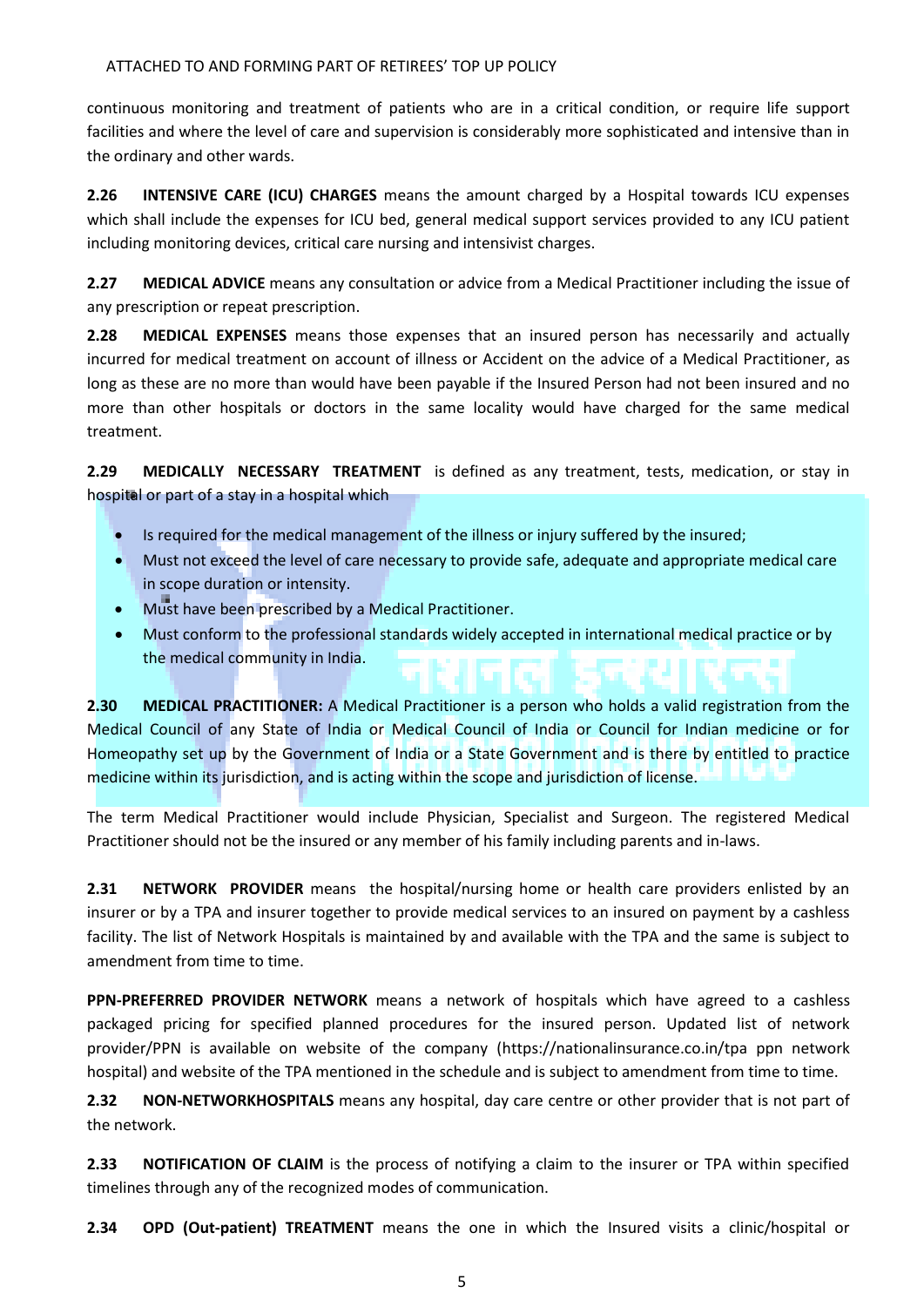associated facility like a consultation room for diagnosis and treatment based on the advice of a Medical Practitioner. The Insured is not admitted as a day care or in-patient.

**2.35 PERIOD OF INSURANCE** means the period for which this policy is taken and is in force as specified in the Schedule.

**2.36 PORTABILITY** means transfer by an Individual Health Insurance Policyholder (including family cover) ofthecreditgainedforpre-existingconditionsandtimeboundexclusionsifhe/shechoosesto switch from one insurer to another.

**2.37 PRE-EXISTING DISEASE** means any condition, ailment or injury or related condition(s) for which insured person had signs or symptoms, and/or was diagnosed, and/or received medical advice/treatment within 48 months prior to the first policy issued by the insurer. Any complication arising from pre-existing disease shall be considered as a part of the pre -existing disease.

# **2.38 PRE-HOSPITALISATION MEDICAL EXPENSES**

Relevant medical expenses incurred immediately 30 days before the Insured person is hospitalised provided that

- Such medical expenses are incurred for the same condition for which the Insured Person's Hospitalization was required: and
- **The In-patient Hospitalization claim for such Hospitalization is admissible by us.**

# **2.40 POST HOSPITALISATION MEDICALEXPENSES**

Relevant medical expenses incurred immediately 90 days after the insured person is discharged from the hospital provided that:

- Such Medical expenses are incurred for the same condition for which the Insured Person's Hospitalisation was required; and
- The In-patient Hospitalisation claim for such Hospitalisation is admissible by us.

**2.41 PSYCHIATRIC DISORDER** means clinically significant Psychological or behavioral syndrome that causes significant distress, disability or loss of freedom (and which is not merely a socially deviant behavior or an expected response to a stressful life event) as certified by a Medical Practitioner specialized in the field of Psychiatry after physical examination of the insured person in respect of whom a claim is lodged.

**2.42 PSYCHOSOMATIC DISORDER** means one or more psychological or behavioral problems that adversely and significantly affect the course and outcome of general medical condition or that significantly increase a person's risk of an adverse outcome as certified by a Medical Practitioner specialized in the field of Psychiatry after Physical examination of the insured person in respect of whom a claim is lodged.

**2.43 QUALIFIED NURSE** means a person who holds a valid registration from the Nursing Council of India or the Nursing Council of any State in India.

# **2.44 REASONABLE AND CUSTOMARYCHARGES**

Reasonable and Customary charges mean the charges for services or supplies, which are the standard charges for the specific provider and consistent with the prevailing charges in the geographical area for identical or similar services, taking into account the nature of illness/injury involved.

**2.45 RENEWAL** defines the terms on which the contract of insurance can be renewed on mutual consent with a provision of grace period for treating the renewal continuous for the purpose of all waiting periods.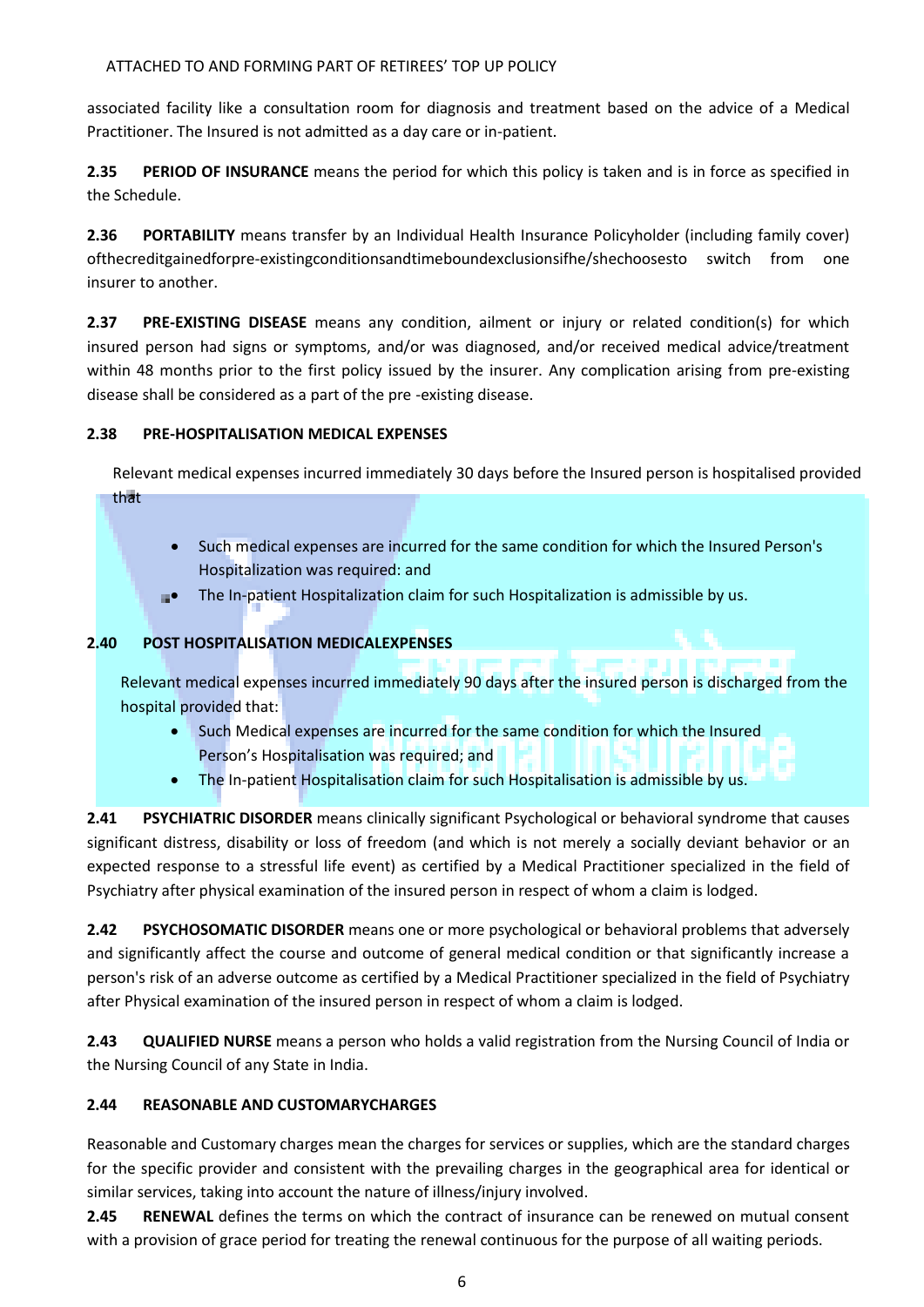**2.46 ROOM RENT** shall mean the amount charged by a hospital for the Occupancy of a bed on per day (24 hours) basis and shall include associated medical expenses.

**2.47 SUM INSURED** is the maximum amount of coverage under this policy opted for all insured persons shown in the schedule.

**2.48 SURGERY OR SURGICAL PROCEDURE** means manual and /or operative procedure(s) required for treatment of an illness or injury, correction of deformities and defects, diagnosis and cure of diseases, relief of suffering or prolongation of life, performed in a Hospital or Day Care Centre by a Medical Practitioner.

**2.49 THIRD PARTY ADMINISTRATOR (TPA)** means any person who is registered under the IRDAI (Third Party Administrators-Health Services) Regulations 2016 notified by the Authority, and is engaged for a fee or remuneration by an insurance company, for the purposes of providing health services as defined in those.

**2.50 UNPROVEN/EXPERIMENTAL TREATMENT** means any treatment including drug experimental therapy which is not based on established medical practice in India.

# **2.51 WE/OUR/US/COMPANY means NATIONAL INSURANCE COMPANY LIMITED**

# **3 ADDITIONAL COVERAGES:**

**3.1 Domiciliary Hospitalisation** means medical treatment for a period exceeding 3 days for such an illness/disease/injury which in the normal course would require care and treatment at a hospital but is actually taken while confined at home under any of the following circumstances:

- A) The condition of the patient is such that he/she is not in a condition to be removed to a hospital or
- B) The patient takes treatment at home on account of non-availability of room in hospital.

**3.2 Alternative Treatment**- Subject to the condition that the hospitalisation expenses are admissible only when the treatment has been undergone in:

a. Central or State Government AYUSH Hospital; or

b. Teaching hospital attached to AYUSH College recognized by the Central Government/Central Council of Indian Medicine/Central Council for Homeopathy; or

c. AYUSH Hospital, standalone or co-located with in-patient healthcare facility of any recognized system of medicine, registered with the local authorities, wherever applicable, and is under the supervision of a qualified registered AYUSH *Medical Practitioner* and must comply with all the following criterion:

- i. Having at least 5 in-patient beds;
- ii. Having qualified AYUSH *Medical Practitioner* in charge round the clock;
- iii. Having dedicated AYUSH therapy sections as required and/or has equipped operation theatre where surgical procedures are to be carried out;
- iv. Maintaining daily records of the patients and making them accessible to the insurance company's authorized representative.

Company's Liability for all claims admitted in respect of any/ill insured person/s during the period of insurance shall not exceed the Sum Insured stated in the schedule.

**3.3** Expenses on Hospitalization for minimum period of a day are admissible. However,this time limit is not applied to specific treatments, such as

|   | Adenoidectomy                     | 20 | Haemo dialysis            |
|---|-----------------------------------|----|---------------------------|
|   | Appendectomy                      | 21 | Fissurectomy/Fistulectomy |
|   | Ascitic/Pleural tapping           | 22 | Mastoidectomy             |
| Δ | Auroplasty not Cosmetic in nature | 23 | Hydrocele Surgeries       |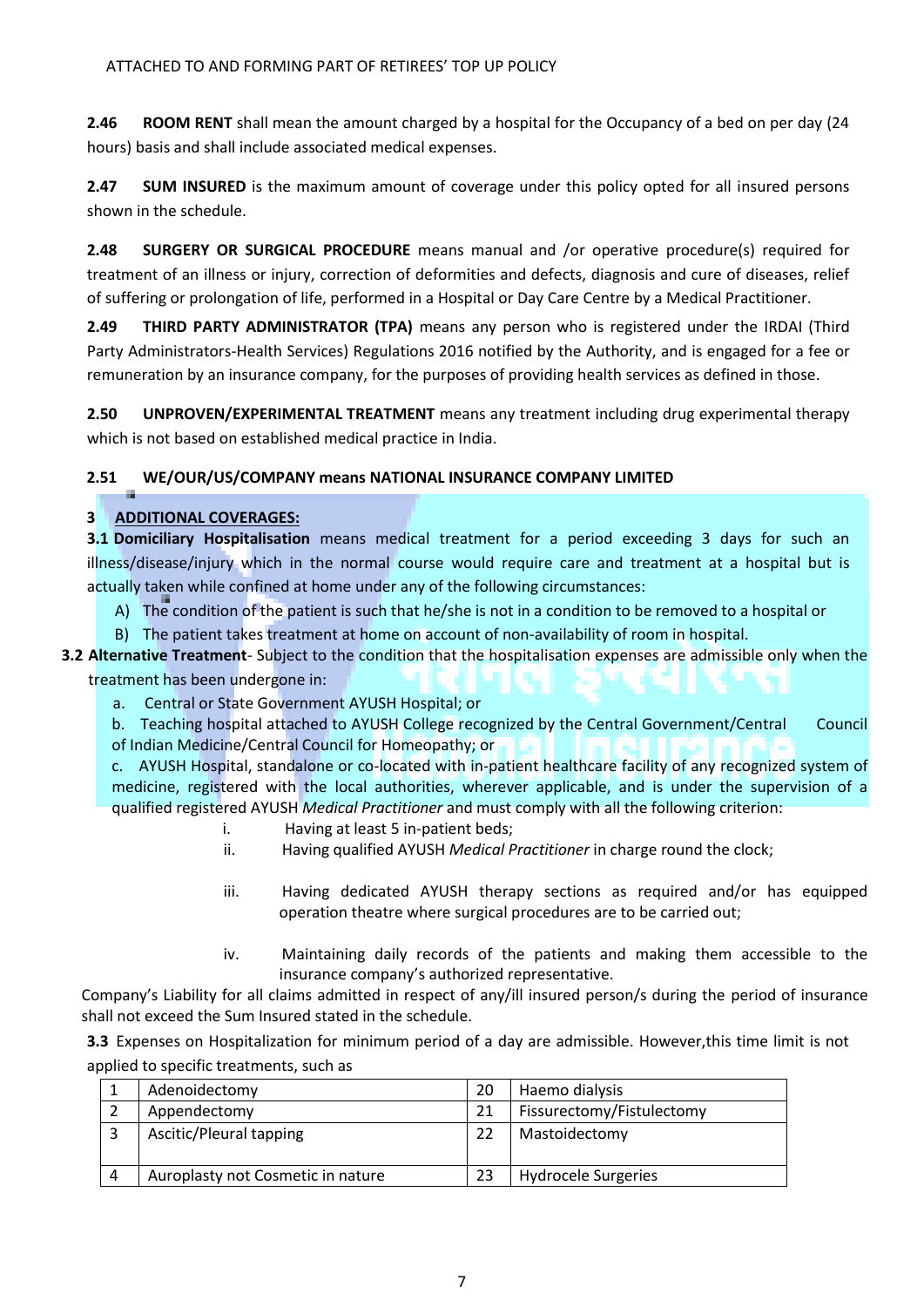| 5              | Coronary/Renal Angiography                  | 24 | Hysterectomy                      |
|----------------|---------------------------------------------|----|-----------------------------------|
|                |                                             |    |                                   |
|                |                                             |    |                                   |
| 6              | Coronary angioplasty                        | 25 | Inguinal/ventral/mbilical/femoral |
|                |                                             |    | hernia surgeries                  |
| $\overline{7}$ | <b>Dental Surgery</b>                       | 26 | Parental Chemotherapy             |
| 8              | D&C                                         | 27 | Polypectomy                       |
| 9              | Excision of cyst/granuloma/lump/tumor       | 28 | Septoplasty                       |
|                |                                             |    |                                   |
| 10             | Eye Surgery                                 | 29 | Piles/Fistula Surgeries           |
| 11             | including<br>hairline<br>Fracture           | 30 | Prostate surgeries                |
|                | fracture/dislocation                        |    |                                   |
| 12             | Radiotherapy                                | 31 | Sinusitis surgeries               |
| 13             | Chemotherapy                                | 32 | Tonsillectomy                     |
| 14             | Lithotripsy                                 | 33 | Liver aspiration                  |
| 15             | Incision and drainage of abscess            | 34 | Sclerotherapy                     |
| п              |                                             |    |                                   |
| 16             | Varicocelectomy                             | 35 | Varicose Vein Ligation            |
| 17             | <b>Wound Suturing</b>                       | 36 | All scopies along with biospies   |
| 18             | <b>FESS</b>                                 | 37 | Lumbar punture                    |
| 19             | Operations/Micro Surgical operations on the |    |                                   |
|                | mouth, middle ear/internal<br>nose,<br>ear, |    |                                   |
|                | tongue, face, tonsils & adenoids, salivary  |    |                                   |
|                | ducts, breast, skin & subcutaneous tissues, |    |                                   |
|                | digestive tract, female/male sexual organs. |    |                                   |
|                |                                             |    |                                   |

This condition will also apply in case of stay in hospital of less than a day provided  $-$ 

- A) The treatment is undertaken under General or Local Anesthesia in a hospital/day care Centre in less than a day because of technological advancement and
- B) Which would have otherwise required hospitalisation of more than a day

# **3.4 AMBULANCE CHARGES**

Ambulance charges are payable up to Rs. 2500 per trip to hospital and/or transfer to another hospital or transfer from hospital to home if medically advised. Taxi and Auto expenses in actual maximum up to Rs. 750 per hospitalisation.

Ambulance charges actually incurred on transfer from one centre to another centre due to non- availability to medical service/medical complication shall be payable in full.

# **3.5 PRE EXISTING DISEASES/AILMENTS**

Pre-existing diseases are covered under the scheme from day one.

# **3.6 CONGENITAL ANOMALIES**

Expenses for treatment of congenital internal/external diseases, defects anomalies are covered under the policy

# **3.7 PSYCHIATRIC DISEASES**

Expenses for treatment of psychiatric and psychosomatic diseases will be payable with or without hospitalisation up to the sum insured.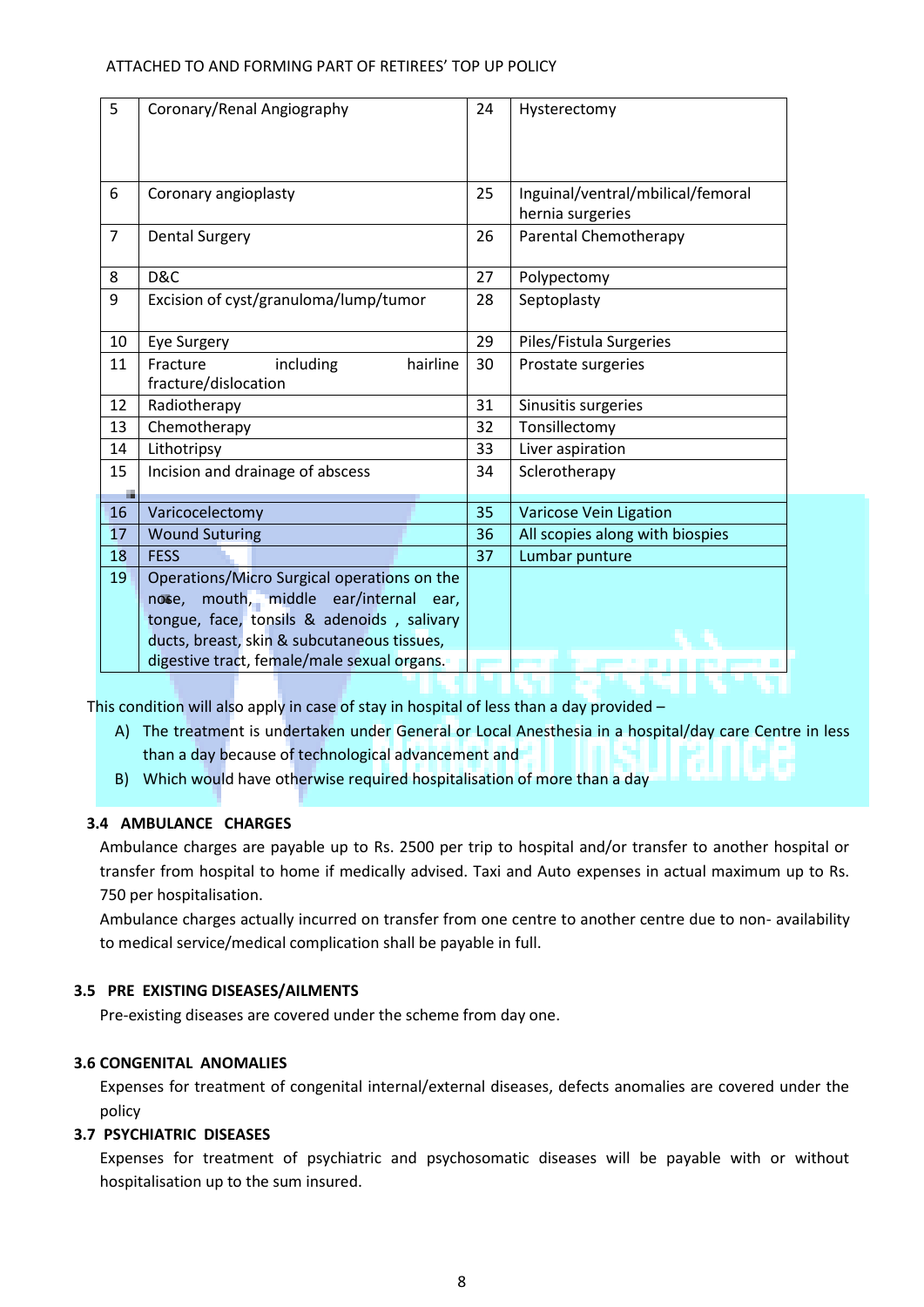### **3.8 ADVANCED MEDICALTREATMENT**

New advanced medical procedures approved by the appropriate authority eg.Laser surgery, stem cell therapy for treatment of a disease is payable on hospitalisation/day care surgery.

**3.9** Treatments taken for accidents can be payable even on OPD basis in a hospital upto Sum Insured

### **3.10 TAXES AND OTHER CHARGES**

All Taxes, Surcharges, Service charges, Registration charges, Admission Charges, Nursing, and Administration charges to be payable.

Charges for diapers and sanitary pads are payable if necessary as part of treatment. Charges for hiring a nurse/attendant during hospitalisation will be payable only in case of recommendation from treating doctor in case ICU/CCU, Neo natal nursing care or any other case where the patient is critical and requiring special care.

**3.11** Treatment for Genetic disorder and stem cell therapy is covered under the scheme.

**3.12** Treatment for Age related Muscular Degeneration (ARMD), treatment such as Rotational Field Quantum Magnetic Resonance (RFQMR), Enhanced External Counter Pulsation (EECP) and related treatments are covered under the scheme. Treatment for all neurological/macular degenerative disorders shall be covered under the scheme.

**3.13** Rental charges for external and/or durable medical equipment used for diagnosis and/or treatment including CPAP, CAPD, Bi-PAP, Infusion pump and related equipment will be covered under the scheme. However, purchase of the above equipment to be subsequently used at home in exceptional cases on medical advice shall be covered.

**3.14** Ambulatory devices i.e. walker, crutches ,belts, collars, caps ,splints, braces, stockings, elastocrepe bandages, external orthopaedic pads, sub cutaneous insulin pump, Diabetic foot wear, Glucometer (including glucose test strips) /Nebulizer/prosthetic device/Thermometer, alpha/water bed and similar items will be covered under the scheme.

**3.15 PHYSIOTHERAPY CHARGES**: Physiotherapy charges shall be covered for the period specified by the medical practitioner even if taken at home.

All claims admitted in respect of any/all insured person/s during the period of insurance shall not exceed the sum insured stated in the schedule and Corporate Buffer if allocated.

# **4. EXCLUSIONS:**

The company shall not be liable to make any payment under the policy in respect of any expenses whatsoever incurred by the insured person in connection with or in respect of:

### **4.1. Investigation & Evaluation**

a) Expenses related to any admission primarily for diagnostics and evaluation purposes only are excluded.

b) Any diagnostic expenses which are not related or not incidental to the current diagnosis and treatment are excluded.

# **4.2. Rest Cure, Rehabilitation and Respite Care**

a) Expenses related to any admission primarily for enforced bed rest and not for receiving treatment. This also includes:

i. Custodial care either at home or in a nursing facility for personal care such as help with activities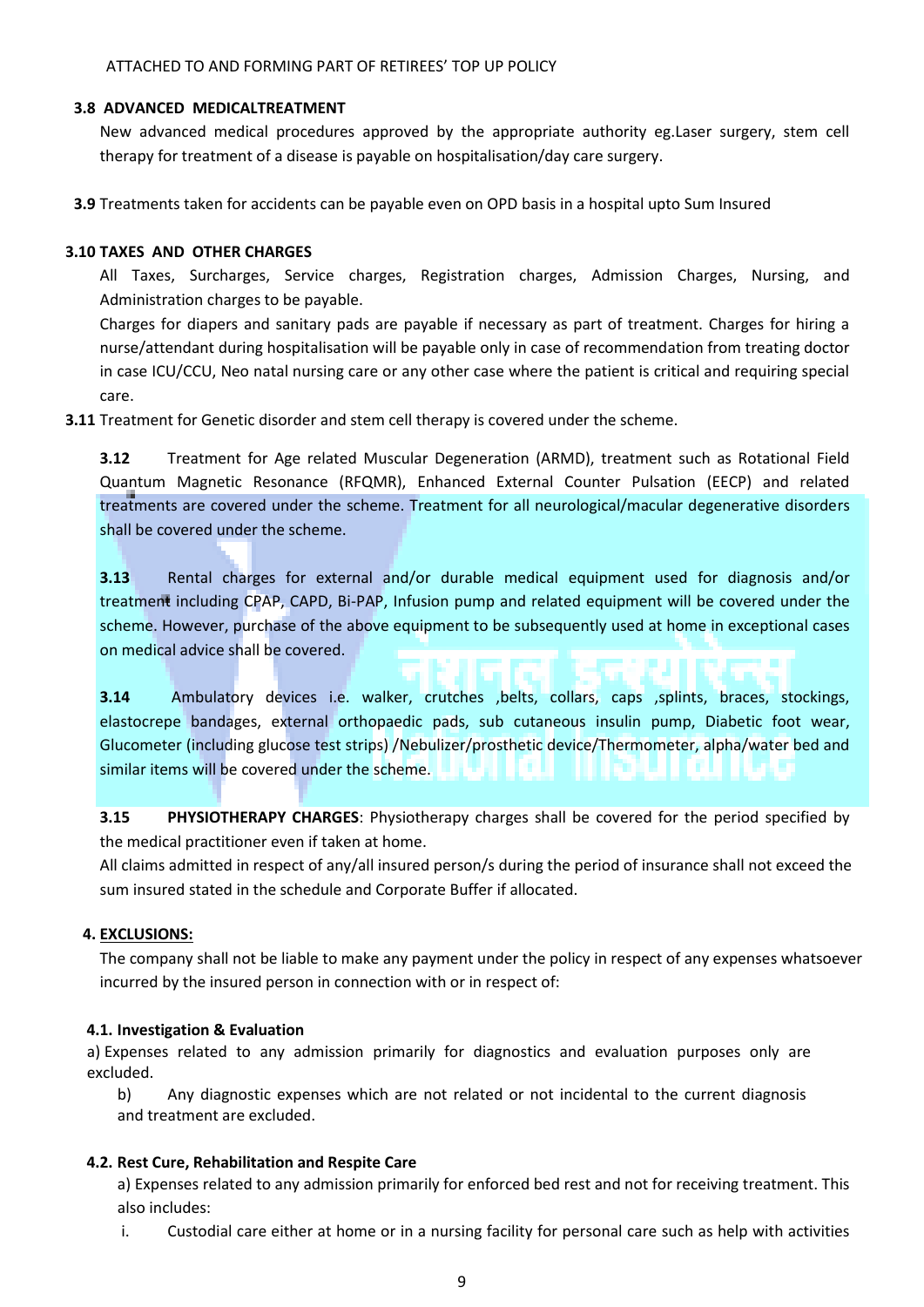of daily living such as bathing, dressing, moving around either by skilled nurses or assistant or non-skilled persons.

ii. Any services for people who are terminally ill to address physical, social, emotional and spiritual needs.

### **4.3. Change-of-Gender Treatments**

Expenses related to any treatment, including surgical management, to change characteristics of the body to those of the opposite sex.

## **4.4. Stay in Hospital which is not Medically Necessary.**

Stay in hospital which is not medically necessary.

## **4.5. Self-Inflicted Injury**

Treatment for intentional self-inflicted injury, attempted suicide.

## **4.6. Birth control, Sterility and Infertility**

÷

Expenses related to sterility and infertility. This includes: i. Any type of sterilization ii. Assisted Reproduction services including artificial insemination and advanced reproductive technologies such as IVF, ZIFT, GIFT, ICSI iii. Gestational Surrogacy iv. Reversal of sterilization

# **4.7. Refractive Error**

**Bit** 

Expenses related to the treatment for correction of eye sight due to refractive error less than 7.5 dioptres.

## **4.8. Unproven Treatments**

Expenses related to any unproven treatment, services and supplies for or in connection with any treatment. Unproven treatments are treatments, procedures or supplies that lack significant medical documentation to support their effectiveness.

### **4.9. Drug/Alcohol Abuse**

Treatment for, Alcoholism, drug or substance abuse or any addictive condition and consequences thereof

### **4.10. Non Prescription Drug**

Drugs not supported by a prescription, private nursing charges, referral fee to family physician, Outstation doctor/surgeon/ consultants' fees and similar expenses (as listed in respective Annexure-I).

### **4.11. Home Visit Charges**

Home visit charges during Pre and Post Hospitalisation of doctor, aya, attendant and nurse.

### **4.12. Breach of Law**

Expenses for treatment directly arising from or consequent upon any Insured Person committing or attempting to commit a breach of law with criminal intent.

**4.13** Injury/disease directly or indirectly caused by or attributable to war, invasion, Act of Foreign Enemy, War like operations (whether war be declared or not); Nuclear radiation/weapon/materials.

### **4.14**

a. Circumcision unless necessary for treatment of a disease not excluded hereunder or as may be necessitated due to an accident.

b. Vaccination or Inoculation

c. Change of life or cosmetic or aesthetic treatment of any description is not covered.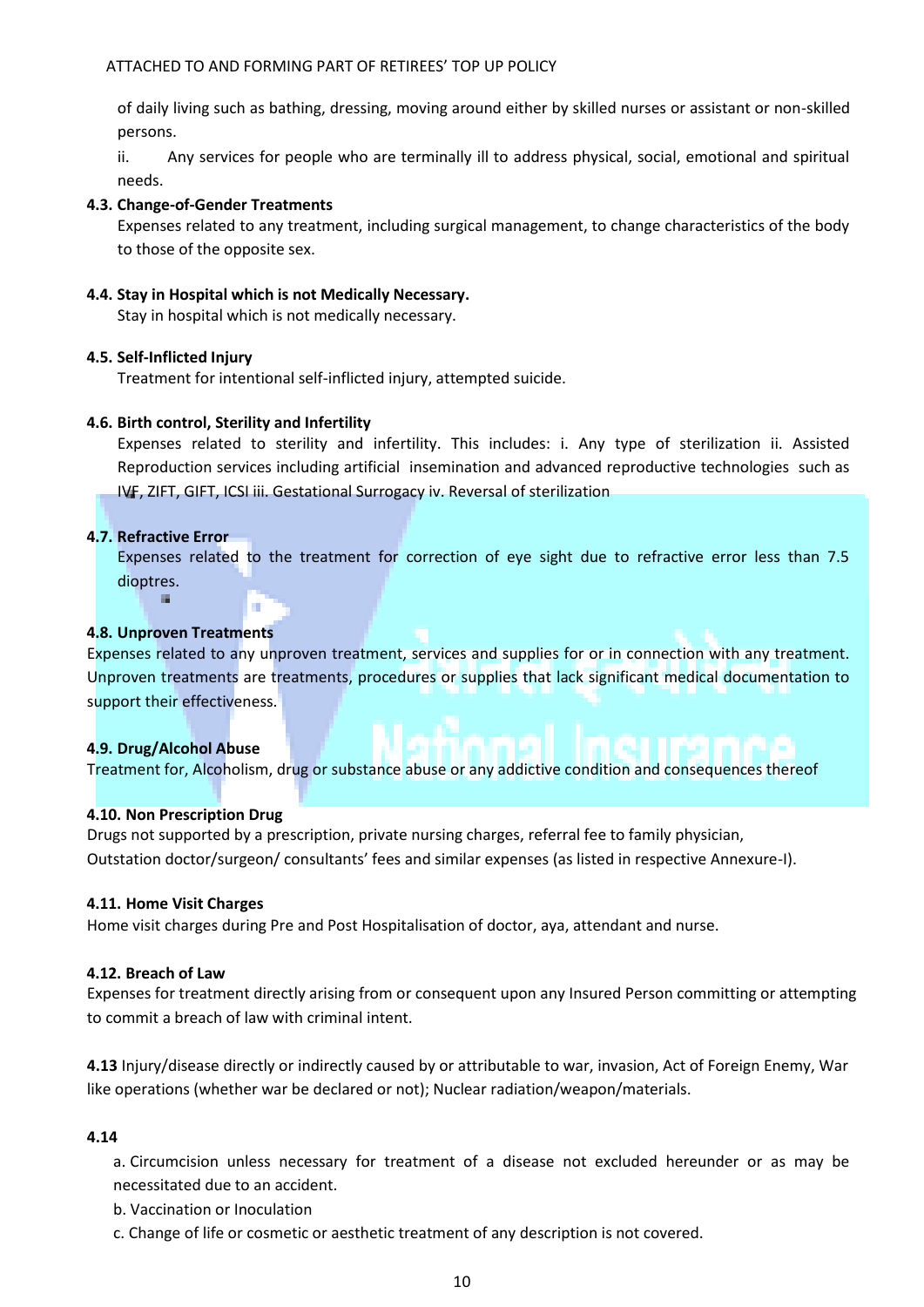d. Plastic surgery other than as may be necessitated due to an accident or as part of any illness.

**4.15** Cost of spectacles and contact lenses, hearing aids, other than Intra-Ocular Lenses and Cochlear Implant. **4.16** Dental treatment or surgery of any kind which are done in a dental clinic and those that are cosmetic in nature.

**4.17** Convalescence , rest cure, obesity treatment and its complications including morbid obesity , Venereal disease and use of intoxication drugs/alcohol.

**4.18** All expenses arising out of any condition directly or indirectly caused to or associated with Human T Cell Lymphotropic Virus Type III (HTLB – III) or Lymphadenopathy Associated Virus (LAV) or the Mutants Derivative or Variation Deficiency Syndrome or any syndrome of a similar kind commonly referred to as AIDS.

**4.19** Charges incurred at hospital/nursing home primarily for diagnosis x ray or laboratory examinations or other diagnostic studies not consistent with diagnosis and treatment of positive existence of any ailment, sickness or injury for which confinement is required at a Hospital/Nursing Home unless recommended by the attending doctor.

**4.20** Expenses on vitamins and tonics unless forming part of treatment for injury or diseases as certified the attending physician.

**4.21** All non-medical expenses including convenience items for personal comfort such as charges for telephone, television, barber or beauty devices, diet charges, baby food, cosmetics, tissue paper, diapers, sanitary pads, toiletry items and similar incidental expenses unless and otherwise necessitated during the course of treatment.

**4.22 C**ritical illness diagnosed before the commencement of the policy are not covered.

**4.23** Expenses on purchase of medicine not supported by bills/receipts/cash memos without valid GST No of the issuer of such bills/receipts/cash memos.

**4.24** Domiciliary treatment : Any expenses incurred on Domiciliary treatment as mentioned in Section 3.1 of Base policy are not covered.

### **5. Claims Procedure**

### **A. Claims Administration and Process**

It shall be the condition precedent to admission of our Liability under this policy that the terms and conditions of making payment of premium on full or in time in so far as they relate to anything to be done or complied with by you or any Insured Person, are fulfilled including complying with the following in relation to claims ;

- 1. On the occurrence or discovery of any illness or injury that may give rise to a claim under this policy, the claims procedure set out below shall be followed.
- 2. The treatment should be taken as per the advice, directions and guidance of the treating medical practitioner. Any failure to follow such advice, directions and guidance will prejudice the claim.
- 3. The insured person must submit to medical examination by our medical practitioner in case requested by us and at our cost, as often as we consider reasonable and necessary and we/our representatives must be permitted to inspect the medical and hospitalisation records pertaining to the insured person's treatment and to investigate the circumstances pertaining to the claim.
- 4. We and our representatives must be given all reasonable cooperation in investigating the claim in order to assess our liability and quantum in respect of the claim.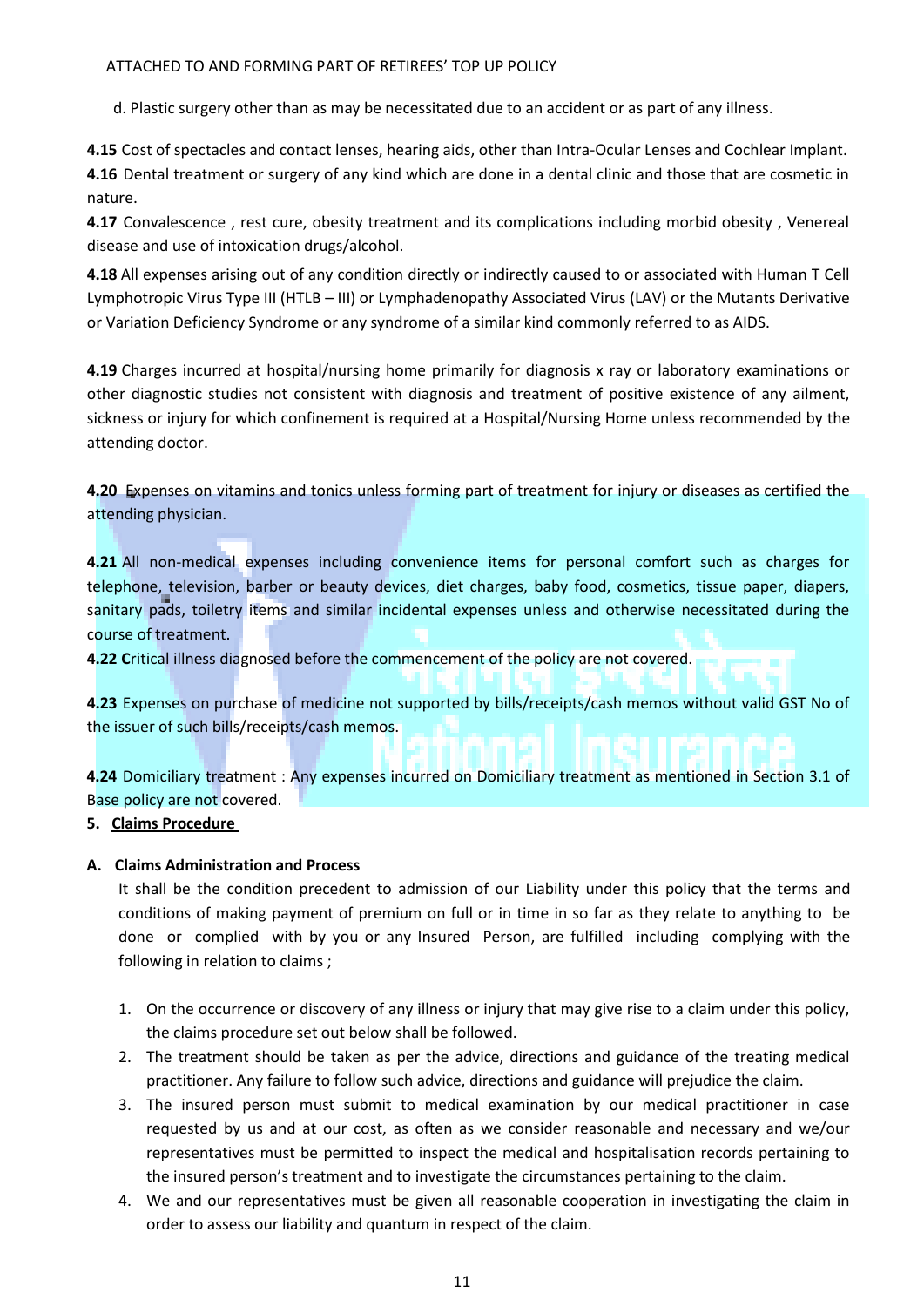# **Notification of Claim**

Upon the happening of any event which may give rise to any claim under this policy, the insured or insured's representative shall notify the TPA in writing by letter, email, fax providing all relevant information relating to claim including plan of treatment, policy number etc. within prescribed time limit.

| Notification of Claim in case of Cashless facility | TPA must be informed:                                                                          |
|----------------------------------------------------|------------------------------------------------------------------------------------------------|
| In the event of planned hospitalisation            | At least 72 hours prior to the insured person's<br>admission to network provider/ PPN hospital |
| In the event of emergency hospitalisation          | Within 24 hours of the insured person's<br>admission to network provider/PPN hospital.         |

| Notification of Claim in case of Reimbursement   TPA must be informed: |                                                                                                       |
|------------------------------------------------------------------------|-------------------------------------------------------------------------------------------------------|
| In the event of planned hospitalisation                                | Within 48 hours of the insured person's<br>admission to network provider/non network/<br>PPN hospital |
| In the event of emergency hospitalisation                              | Within 48 hours of the insured person's                                                               |
|                                                                        | admission to network provider/ non network<br>/PPN hospital.                                          |

# **B. Procedure for cashless claims**

- 1. Cashless facility for treatment shall be available to insured in network hospitals only.
- 2. Treatment may be taken in a network provider/PPN and is subject to pre authorization by the TPA. Booklet containing list of network providers/PPN hospitals shall be provided by the TPA. Updated list of network provider/PPN is available on website of the company [\(https://nationalinsurance.nic.co.in/en/health-insurance/city-wise-list-ppn-hospitals\)](https://nationalinsurance.nic.co.in/en/health-insurance/city-wise-list-ppn-hospitals) and the TPA mentioned in the schedule
- 3. Call the TPA's toll free phone number provided on the health ID card for intimation of claim and related assistance. Inform the ID number for easy reference.
- 4. On admission in the network provider/PPN, produce the ID card issued by theTPA at the hospital helpdesk. Cashless request form available with the network provider/PPN and TPA shall be completed and sent to TPA for authorization.Each request for pre authorization must be through duly completed standard pre-authorization format including the following details:
	- i. The health card which the insurer or the associated TPA has issued to the insured person supported with KYC documents;
	- ii. The Policy Number;
	- iii. Name of the Policy/ Number/Employer;
	- iv. Name and address of insured person/Employee/member in respect of whom the request is being made;
	- v. Nature of the illness/injury and the treatment/surgery required;
	- vi. Name and address of the attending Medical Practitioner;
	- vii. Hospital where the treatment/surgery is proposed to be taken;
	- viii. Proposed date of admission;
- 5. If these details are not provided in full or sufficient or are insufficient for the associated TPA to consider the request, the associated TPA will request additional information or documentation in respect of that request.
- 6. When the associated TPA has obtained sufficient details to access the request, the associated TPA will issue the authorisation letter specifying the specified amount, any specific limitation on the claim,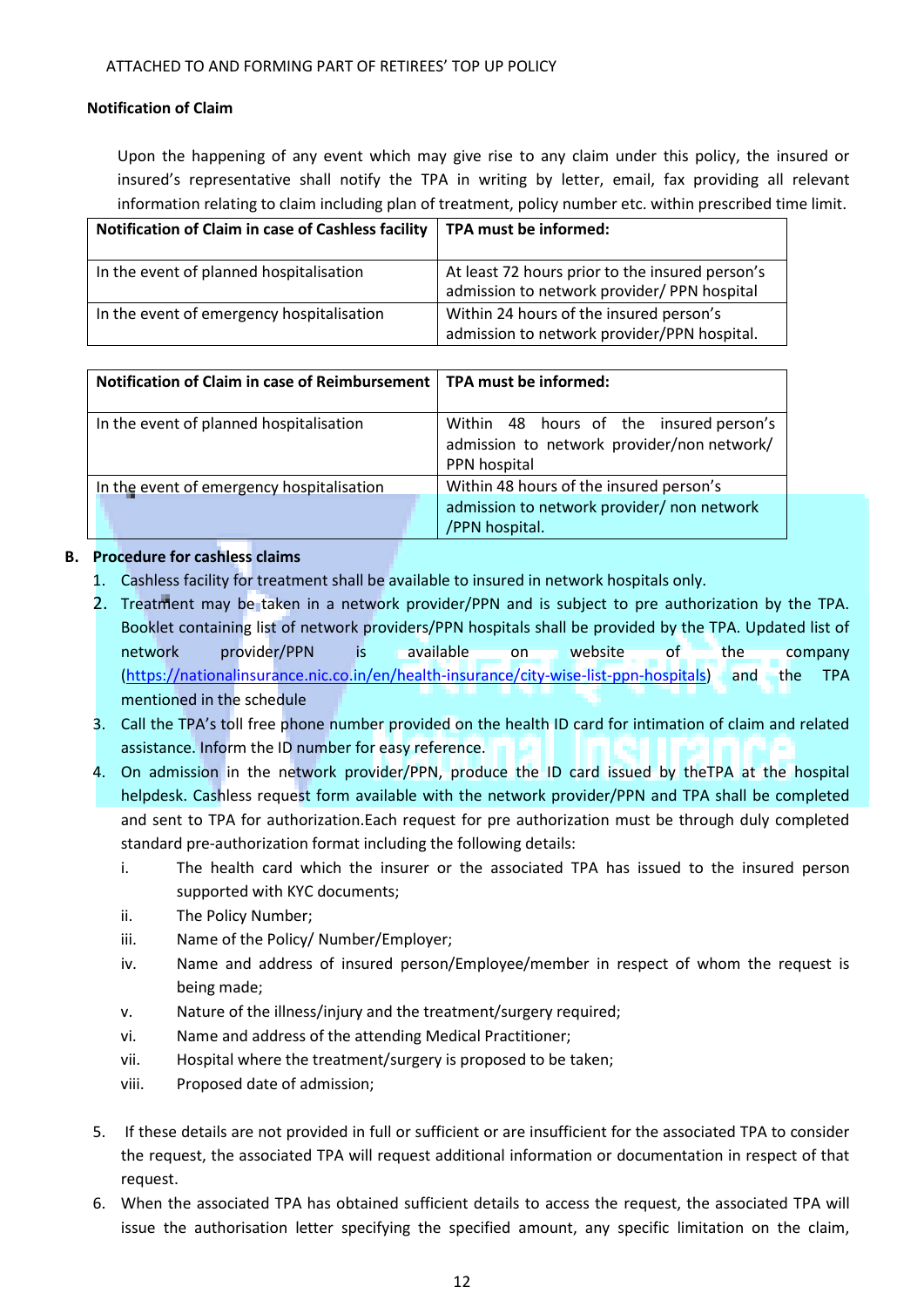applicable deductibles, and non-payable items if applicable, or We may reject the request for preauthorisation specifying reason for the rejection.

- 7. The TPA upon getting cashless request form and related medical information from the insured person/network hospital/PPN shall issue pre-authorisation letter to the hospital after verification.
- 8. Once the request for pre-authorisation has been granted, the treatment must take place within 15 days of the pre-authorisation date at a Network Provider and pre-authorisation shall be valid only if all the details of the authorised treatment, including dates, hospitals and locations match with the details of the actual treatment received. For Hospitalisation where Cashless Facility is pre-authorised by the associated TPA, the associated TPA will make the payment of the amounts assessed to be due directly to the Network Provider.
- 9. In the event that the cost of hospitalisation exceeds the authorised limits as mentioned in the authorisation letter:
	- a. The network provider shall request us for an enhancement of authorization limit as described under section 5.B including details of the specific circumstances which have led to the need for increase in the previously authorised limit. We will verify the eligibility and evaluate the request for enhancement on the availability of further limits.

b. We shall accept or decline such request for enhancement of pre-authorised limit for enhancement. In the event of any change in the diagnosis, plan of Treatment, cost of Treatment during Hospitalisation to the insured person, the network provider shall obtain a fresh authorisation letter from us in accordance with the process described under 5.B above.

- 10. At the time of discharge, the insured person shall verify and sign the discharge papers and pay for nonmedical and inadmissible expenses.
- 11. At the time of discharge:
	- a. The Network Provider may forward a final request for authorisation for any residual amount to the TPA along with the discharges summary and the detailed bill break up in accordance with the process described at 5.Babove.
	- b. Upon receipt of the final authorisation letter from TPA, the insured person may be discharged by the Network Provider. . . . . . . . . . 99 M

**Note:** (Applicable to 5 B): Cashless facility for hospitalisation expenses shall be limited exclusively to Medical Expenses incurred for treatment undertaken in a Network Provider/PPN hospital for Illness orInjury/Accident/CriticalIllnessasthecasewhichmaybewhicharecoveredunderthepolicy.Forall cashless authorisations, the insured person, will in any event be required to settle all non-admissible expenses, expenses above specified Sub Limits (if applicable), Co-Payments and/or opted Deductible (Per Claim/Aggregate/Corporate) (if applicable), directly with the hospital.

- 12. The TPA reserves the right to deny pre-authorisation in case the insured person is unable to provide the relevant medical details. Denial of a pre-authorisation request is in no way to be construed as denial of treatment or denial of coverage. The insured person may get the treatment as per treating doctor's advice and submit the claim documents to the TPA for possible reimbursement.
- 13. Claims for pre hospitalisation and post hospitalisation will be settled on a reimbursement basis on production of cash receipts.

# **C. Procedure for reimbursement of claims** In non-network hospitals payment must be made upfront and for reimbursement of claims the insured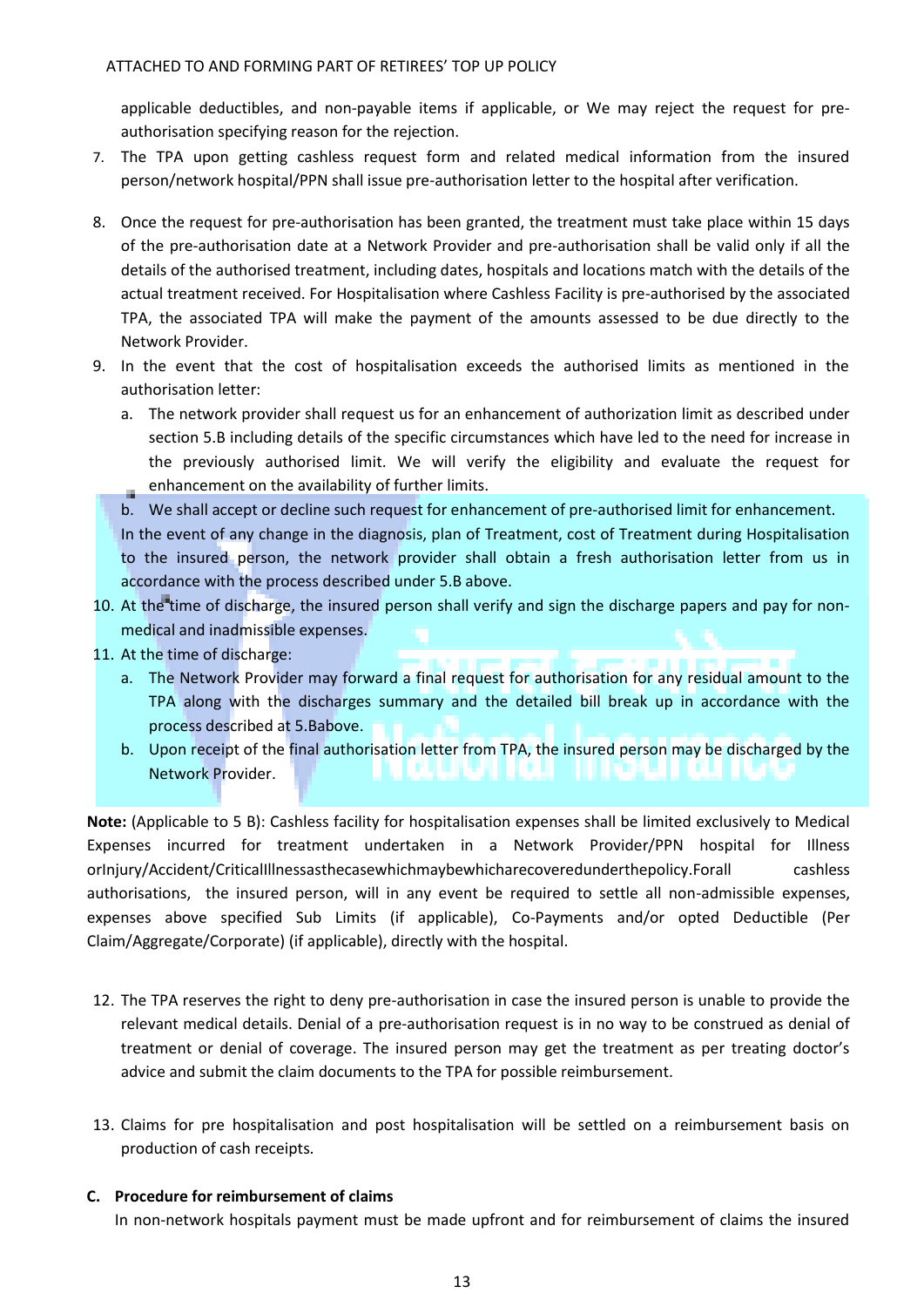person may submit the necessary documents to TPA (if claim is processed by TPA)/the bank's office authorised to deal with Health Claims within the prescribed time limit.

For all claims for which Cashless Facilities have not been pre-authorised or for which treatment has not been taken at a Network Provider, We shall be given written notice of the claim along with the following details within the timelines as mentioned for reimbursement claims in B above:

- i. The Policy Number;
- ii. Name of the Policy Number/Employer;
- iii. Name and address of Insured person/Employee/member in respect of whom the request is being made;
- iv. Health Card, photo ID, KYC documents;
- v. Nature of illness or injury and the treatment/Surgery taken;
- vi. Name and address of the attending medical practitioner;
- vii. Hospital where treatment/surgery was taken;
- viii. Date of Admission and Date of Discharge;
- ix. Any other information that may be relevant to the Illness/Injury/Hospitalisation;
- x. Duly completed claim form

#### ц. **D. Documents**

- 1. The claim is to be supported with the following original documents and submitted within the prescribed time limit.
	- i. Duly completed claim form
	- ii. Photo ID and Age Proof
	- iii. Health Card, Policy copy, Photo ID and KYC documents
	- iv. Attendingmedicalpractitioner's/surgeon'scertificateregardingdiagnosis/natureof operation performed along with date of diagnosis, investigation test reports etc supported by the prescription from attending medical practitioner
	- v. Original discharge card/day care summary/transfer summary
	- vi. Original final hospital bill with all original deposit and final payment receipt
	- vii. Original invoice with payment receipt and implant stickers for all implants used during surgeries i.e. lens sticker and invoice in cataract surgery, stent invoice and sticker in Angioplasty surgery
	- viii. All previous consultation papers indicating history and treatment details for current ailment
	- ix. All original diagnostic reports (including imaging and laboratory)along with medical practitioner's prescription and bill/invoice with receipt from diagnostic centre.
	- x. All original medicine/pharmacy bills along with medical practitioner's prescription;
	- xi. MLC /FIR copy- in Accidental case only;
	- xii. Copy of death summary and copy of death certificate (in death claims only);
	- xiii. Pre and post-operative imaging reports-in Accidental cases only;
	- xiv. Copy of indoor case papers with nursing sheet detailing medical history of the Insured Person, treatment details and the Insured Person's progress;

# **Note**

In the event of a claim lodged as per Settlement under multiple policies clause and the original documents having been submitted to the other insurer, the company may accept the duly certified documents listed under condition 5.C. & 5.D. And claim settlement advice duly certified by the other insurer subject to satisfaction of the company.

2. Time limit for submission of documents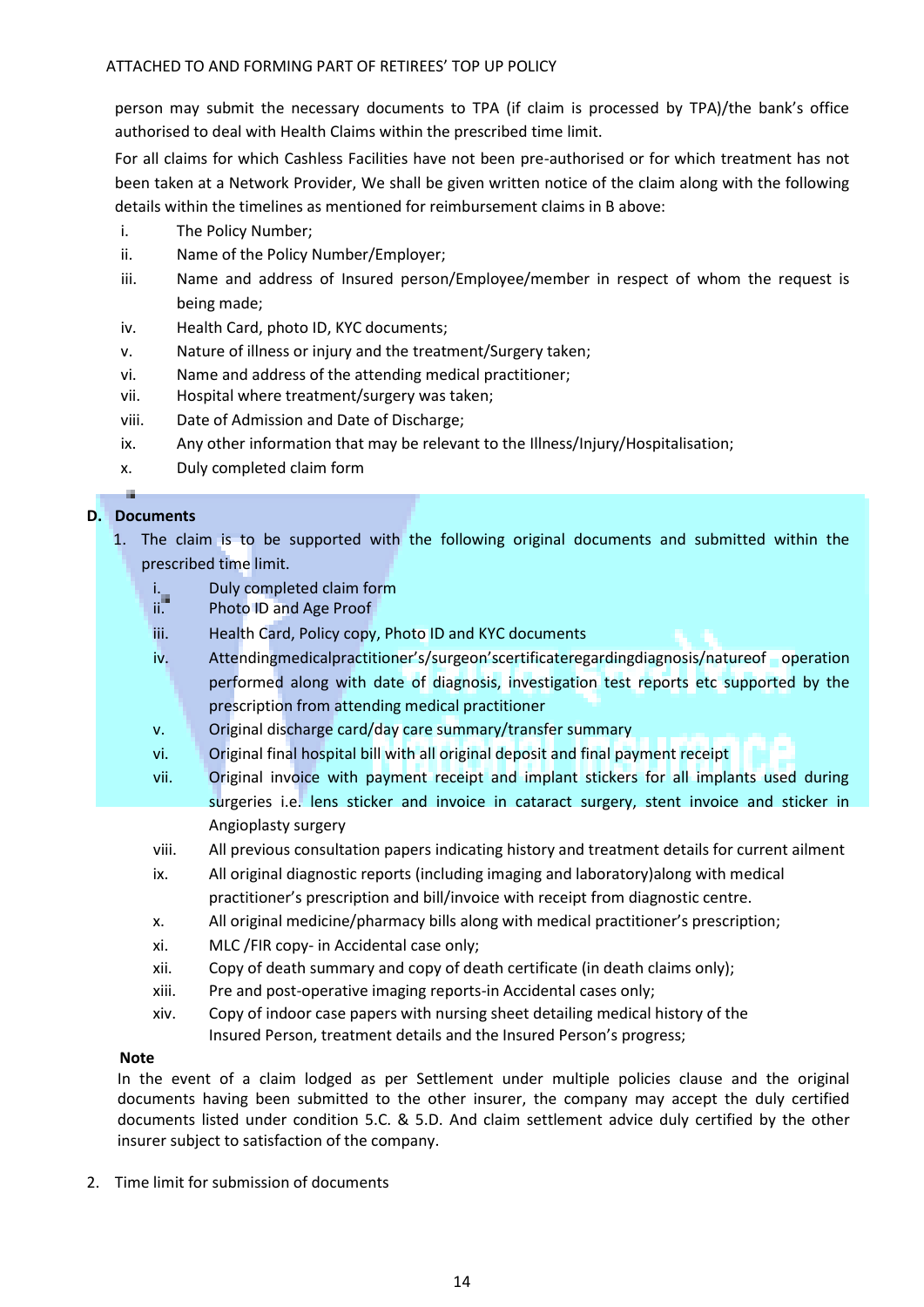| Type of claim                                 | Time limit for submission of documents to    |
|-----------------------------------------------|----------------------------------------------|
|                                               | company/TPA                                  |
| Where Cashless Facility has been authorised   | Immediately after discharge.                 |
| Reimbursement of hospitalisation and per      | Within 30 (Thirty) days of date of discharge |
| hospitalisation expenses (limited to 30 days) | from hospital                                |
|                                               |                                              |
|                                               |                                              |
| Reimbursement of post<br>hospitalisation      | Within 30 (thirty) days from completion of   |
| expenses (limited to 90 days)                 | post hospitalisation treatment.              |

**Note:** Waiver of this condition may be considered in extreme case of hardship where it is proved to the satisfaction of the Company that under the circumstances in which the insured was placed it was not possible for him of any other person to give such notice or file claim within the prescribed timelimit.

- 3. The insured Person shall also give the TPA/Company such additional information and assistance as the TPA/Company may require in dealing with the claim including an authorisation to obtain Medical and other records from the hospital, lab, etc.
- 4. All the documents submitted to TPA shall be electronically collected by us for settlement and denial of the claims by the appropriate authority.

# **E. Scrutiny of Claim Documents**

- a. The TPA shall scrutinize the claim form and the accompanying documents. Any deficiency in the documents shall be intimated to the Insured Person/Network Provider as the case may be within 7 working days of submission of documents. If the deficiency in the necessary claim documents is not met or are partially met in 10 working days, The TPA will send a maximum of3(three)reminders. We may, at our sole discretion, decide to deduct the amount of claim for which deficiency is intimated to the Insured Person and settle the claim if we observe that such a claim is otherwise valid under the Policy.
- b. In case a reimbursement claim is received when a pre-authorization letter has been issued, before approving such a claim, a check will be made with the Network Provider whether the preauthorization has been utilized as well as whether the Insured Person has settled all the dues with the Network Provider. Once such check and declaration is received from the Network Provider, the case will be processed.
- c. The Pre-Hospitalization Medical Expenses Cover claim and Post-Hospitalization Medical Expenses Cover claim shall be processed only after decision of the main Hospitalization claim.

# **F. Claim Assessment**

Insurer will pay the fixed or indemnity amount as specified in the applicable Base of Optional Cover in accordance with the terms of the Policy.

Insurer will assess all admissible claims under the Policy in the following progressive order:

- I. If any Sub Limit on Medical Expenses are applicable as specified in the Policy Schedule/Certificate of Insurance, our liability to make payment shall be limited to the extent of the applicable Sub Limit for that Medical Expense.
- II. Opted Deductible (PreClaim/Aggregate/Corporate),if any, shall be applicable on the amount payable by Us after applying (I), and (ii)above.
- III.Co-Payments if any, shall be applicable on the amount payable by us after applying (i),and(ii).

The Claim amount assessed under Section 5.F (i), (ii) and (iii) will be deducted from the following amounts in the following progressive order after applying Sub Limit.

a. Sum Insured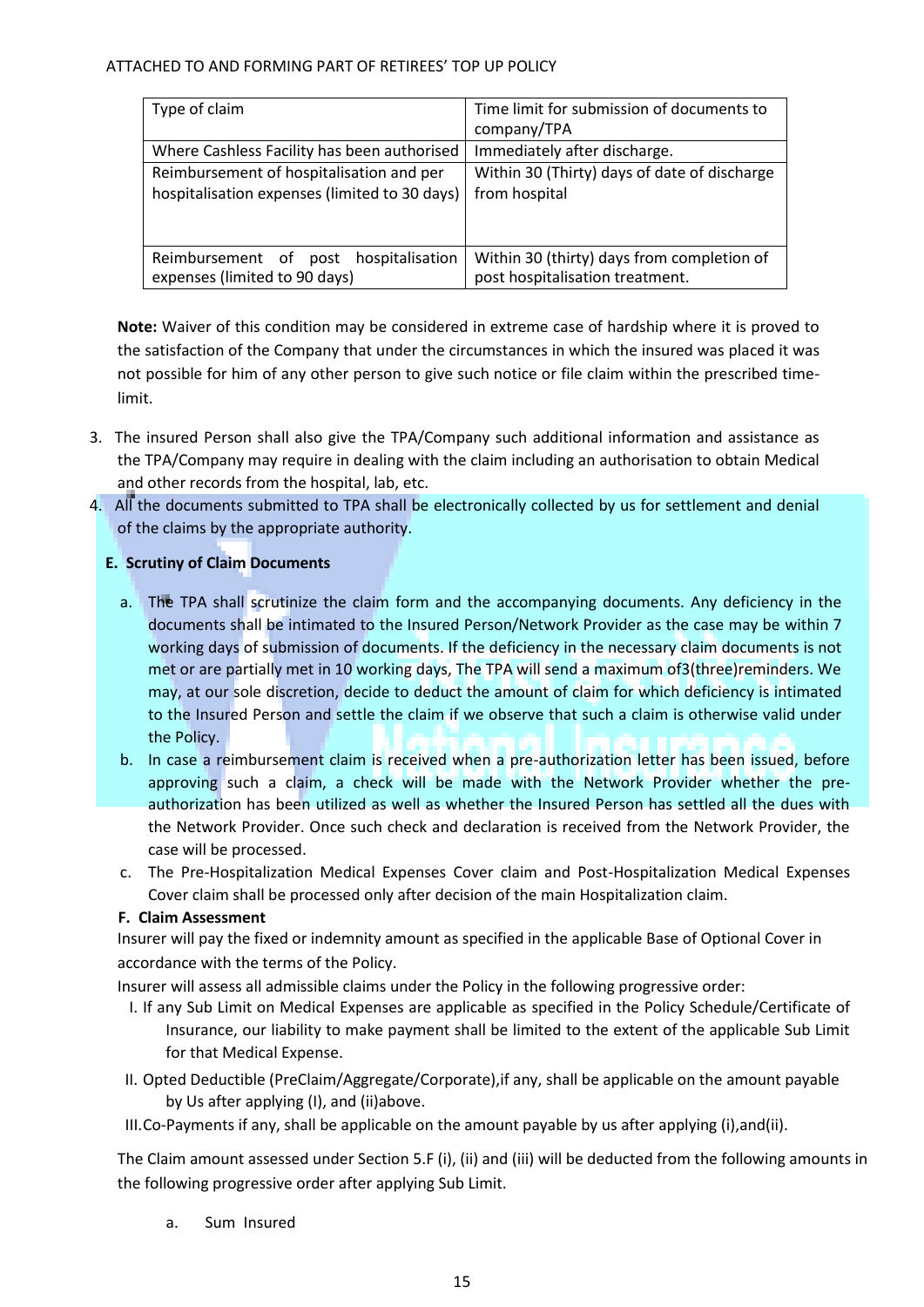# **G. Claim Settlement**

- 1. On receipt of the final document(s), the company shall within a period of 24 (Twenty Four) days offer a settlement of the claim to the insured person.
- 2. In the cases of delay in the payment, the company shall pay interest from the date of receipt of last necessary document to the date of payment of claim at a rate that is 2%(Two percent) above the bank rate prevalent at the beginning of the financial year in which the claim is paid.
- 3. However, where the circumstances of a claim warrant an investigation in the opinion of the company, it shall initiate and complete such investigation at the earliest, in any case not later the 30 days from the date of receipt of last necessary document. In such cases, Insurer shall settle the claim within 45 days from the date of receipt of last necessary document.
- 4. In case of delay beyond stipulated 45 days the company shall be liable to pay interest at a rate 2% above the bank rate prevalent at the beginning of the financial year in which the claim is paid, from the date of receipt of last necessary document to the date of payment of claim.
- 5. The payment of the amount due shall be made by the company, upon acceptance of an offer of settlement as stated above by the insured person, within 7(Seven) days from the date of acceptance of the offer.
- 6. A claim, which is not covered under the policy cover and conditions, can be rejected.

# **H. Rejection/ Repudiation of Claim**

- a. If the company, for any reasons, decides to reject/repudiate –a claim under the policy, we shall communicate to the insured person in writing explicitly mentioning the grounds for rejection/repudiation and within a period of 30 (thirty) days from the receipt of the final document(s) of investigation report (if any), as the case may be. Where a rejection is communicated by the Company, the Insured Person may, is so desired, within 15 days from the date of receipt of the claims decision represent to the Company for reconsideration of the decision.
- b. In case of rejection of claims, it would go through a committee setup of the Bank, Third Party Administrator and National Insurance Co. Ltd. unless rejected by the committee in real time the claim should not be rejected. auona msura

# **I. Claim Payment Terms**

- I. We shall have no liability to make payment of a claim under the Policy in respect of an Insured Person once the Sum Insured for that Insured Person is exhausted.
- II. All claims will be payable in India and in Indian rupees.
- III. We are not obligated to make payment for any claim or that part of any claim that could have been avoided of reduced if the Insured Person could have reasonable minimized the costs incurred, or that is brought about or contributed to by the Insured Person by failing to
	- follow the directions, Medical Advice of guidance provided by a Medical Practitioner.
- IV. The Sum insured opted under the Policy shall be reduced by the amount payable/ paid under the Policy terms and conditions and any optional covers applicable under the Policy and only the balance shall be available as the Sum Insured for the unexpired Policy Period.
- V. If the Insured Person suffers a relapse within 45 days from the date of discharge from the Hospital for which a claim has been made, then such relapse shall be deemed to be part of the same claim and all the limits for "Any one illness" under this Policy shall be applied as if they were under a single claim.
- VI. For Cashless claims, the payment shall be made to the Network Provider whose discharge would be complete and final.
- VII. For Reimbursement claims, the payment shall be made to the Insured person. In the unfortunate event of the Insured person's death, we will pay the Nominee (as named in the Policy Schedule/ Certificate of Insurance) and in case of no Nominee, to the legal heir who holds a succession certificate of indemnity bond to that effect, whichever is available and whose discharge shall be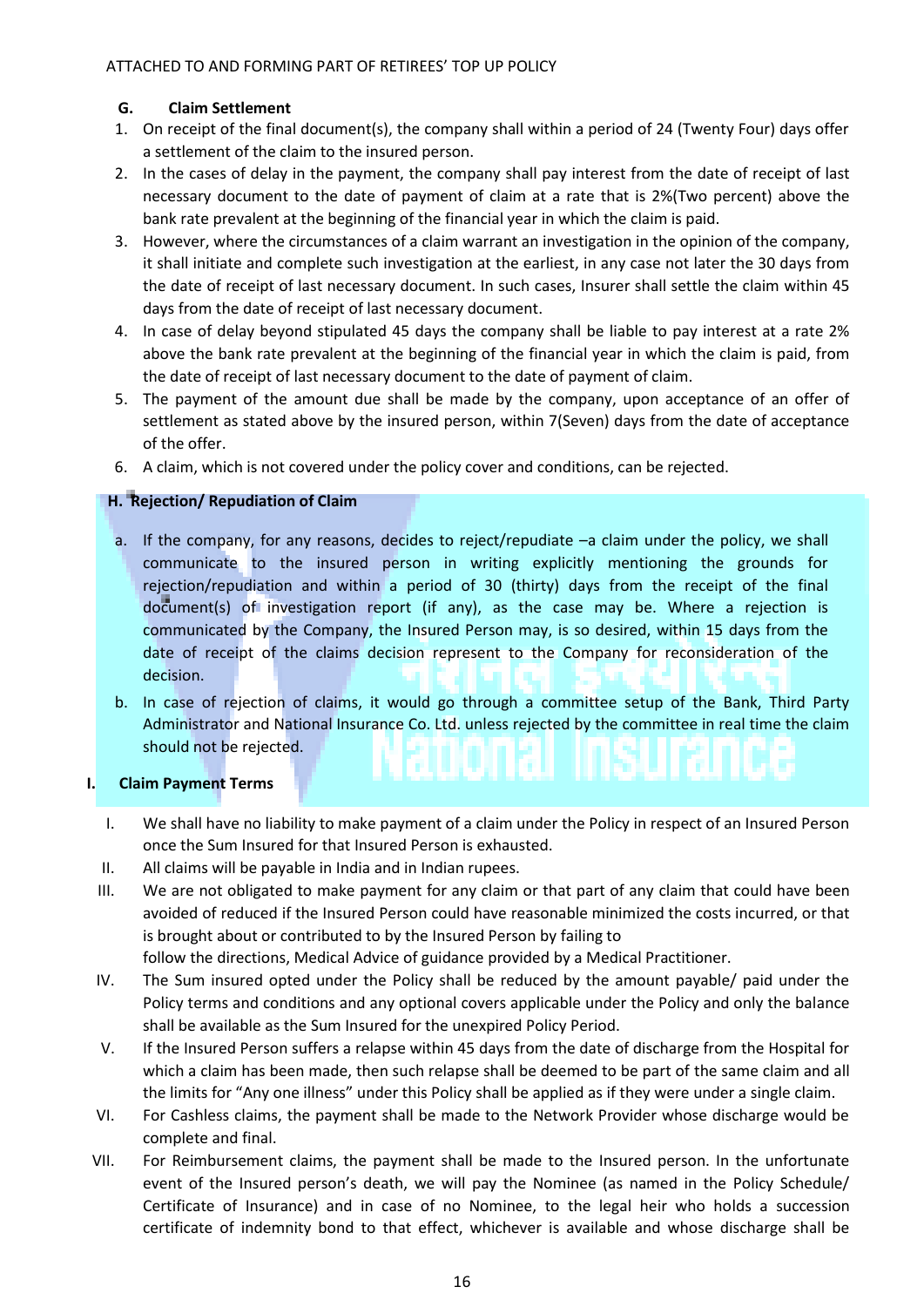treated as full and final discharge of Our liability under the Policy.

**J.** Claims will be managed through the same Office of the Bank from where it is managed at Present. The Third Party Administrator will be setting up a help desk at that office and supporting the bank in clearing all the claims on real time basis.

### **6** CONDITIONS

## **6.1 Disclosure of Information**

The Policy shall be void and all premium paid thereon shall be forfeited to the Company in the event of misrepresentation, mis description or non-disclosure of any material fact by the Proposer. (Explanation: "Material facts" for the purpose of this policy shall mean all relevant information sought by the company in the proposal form and other connected documents to enable it to take informed decision in the context of underwriting the risk)

### **6.2 Condition Precedent to Admission of Liability**

The terms and conditions of the Policy must be fulfilled by the Insured Person for the Company to make any payment for claim(s) arising under the Policy.

## **6.3 Communication**

a,

i. All communication should be made in writing.

ii. For Policies serviced by TPA, ID card, PPN/Network Provider related issues to be communicated to the TPA at the address mentioned in the Schedule. For claim serviced by the Company, the Policy related issues to be communicated to the Policy issuing office of the Company at the address mentioned in the Schedule.

iii. Any change of address, state of health or any other change affecting any of the Insured Person, shall be communicated to the Policy issuing office of the Company at the address mentioned in the Schedule. iv. The Company or TPA shall communicate to the Proposer/ Insured Person at the address mentioned in the Schedule. авена нюана

### **6.4 Physical Examination**

Any Medical Practitioner authorised by the Company shall be allowed to examine the Insured Person in the event of any alleged Illness/Injury requiring Hospitalisation when and as often as the same may reasonably be required on behalf of the Company.

#### **6.5 Fraud**

If any claim made by the Insured Person, is in any respect fraudulent, or if any false statement, or declaration is made or used in support thereof, or if any fraudulent means or devices are used by the Insured Person or anyone acting on his/her behalf to obtain any benefit under this Policy, all benefits under this Policy and the premium paid shall be forfeited. Any amount already paid against claims made under this Policy but which are found fraudulent later shall be repaid by all recipient(s)/policyholder(s), who has made that particular claim, who shall be jointly and severally liable for such repayment to the Company. For the purpose of this clause, the expression "fraud" means any of the following acts committed by the Insured Person or by his agent or the Hospital/doctor/any other party acting on behalf of the Insured Person, with intent to deceive the Company or to induce the Company to issue an Insurance Policy:

a) The suggestion, as a fact of that which is not true and which the Insured Person does not believe to be true;

b) The active concealment of a fact by the Insured Person having knowledge or belief of the fact;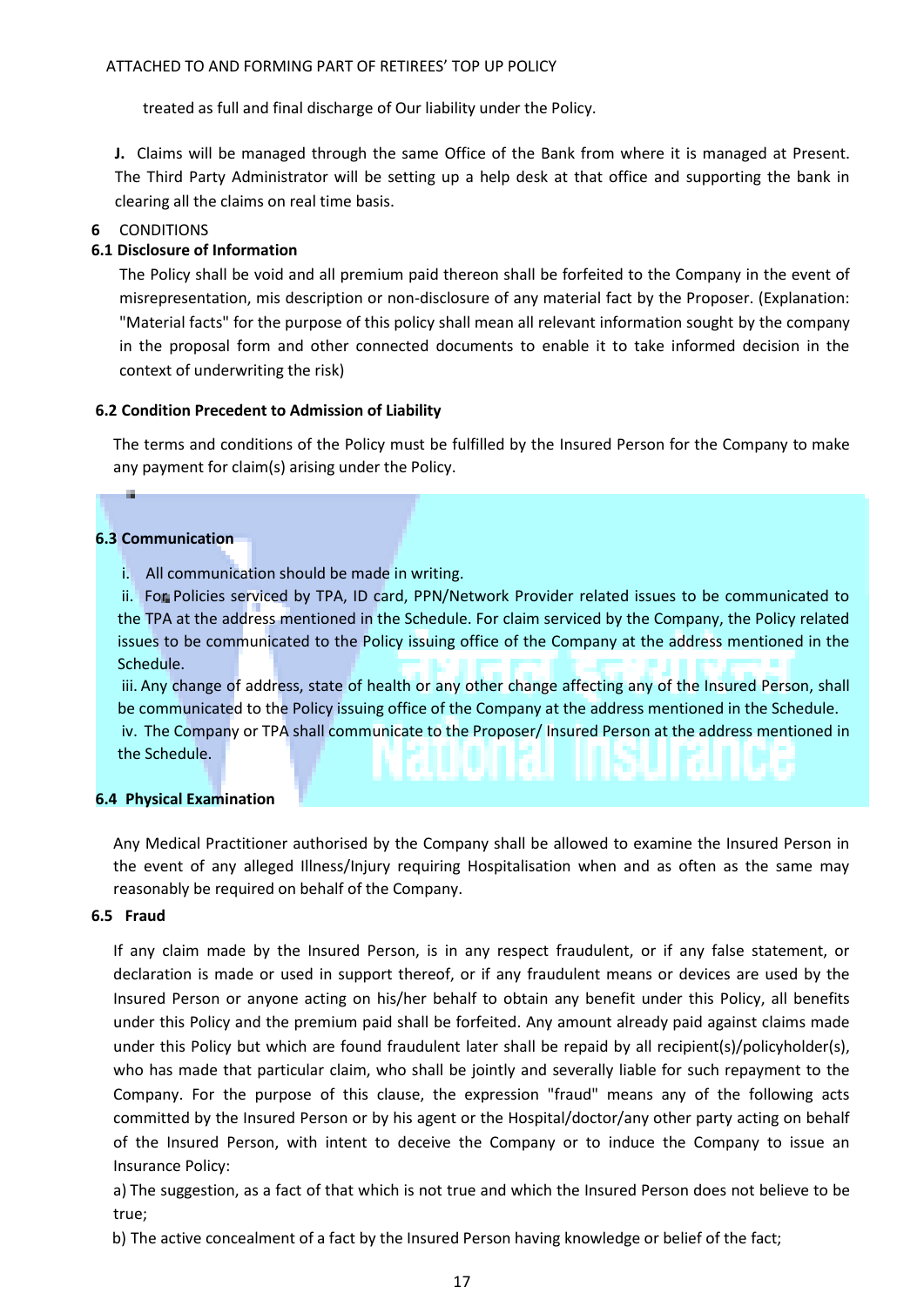### c) any other act fitted to deceive; and

d) any such act or omission as the law specially declares to be fraudulent The Company shall not repudiate the claim and/or forfeit the policy benefits on the ground of Fraud, if the Insured Person/ beneficiary can prove that the misstatement was true to the best of his knowledge and there was no deliberate intention to suppress the fact or that such misstatement of or suppression of material fact are within the knowledge of the Company.

## **6.6 Territorial Limit**

All medical treatment for the purpose of this policy will have to be taken in India only.

## **6.7 Renewal of Policy**

The policy shall ordinarily be renewable except on grounds of fraud, misrepresentation by the insured person.

- i. The company shall endeavour to give notice for renewal. However, the company is not under obligation to give any notice for renewal.
- ii. Renewal shall not be denied on the ground that the insured person had made acclaim or claims in the preceding policy years.
- iii. Request for renewal along with requisite premium shall be received by the company before the end of the policy period.
- iv. After the end of the policy period, the policy can be renewed within the Grace Period of 30 days to maintain continuity benefits without break in policy. Cover age is not available during the grace period. χ.
- v. No Loading shall apply on renewals based on individual claims experience.

## **6.8 Guideline for Addition of members**:-

**Midterm additions are allowed only for employees retired from their service during currency of the policy subject to intimation received within 30 days.**

## **6.9 Cancellation:**

i. The Company may cancel the policy at any time on grounds of misrepresentation nondisclosure of material facts, fraud by the insured person by giving 15 days' written notice. There would be no refund of premium on cancellation on grounds of misrepresentation, non-disclosure of material facts or fraud

nanzn

ii. The policyholder may cancel this policy by giving 15 days' written notice and in such an event, the Company shall refund premium for the unexpired policy period as detailed below.

| Period of risk     | Rate of premium to be charged |
|--------------------|-------------------------------|
| Up to 1 month      | 1/4 of the annual rate        |
| Up to 3 months     | 1/2 of the annual rate        |
| Up to 6 months     | 3/4 of the annual rate        |
| Exceeding 6 months | Full annual rate              |

### **6.10 Territorial Jurisdiction**

The All disputes or differences under or in relation to the Policy shall be determined by the Indian court and according to Indian law.

### **6.11 Maintenance Of member Records**

The Insured shall throughout the period of insurance keep and maintain a proper record of register containing the names of all the Insured persons and other relevant details as are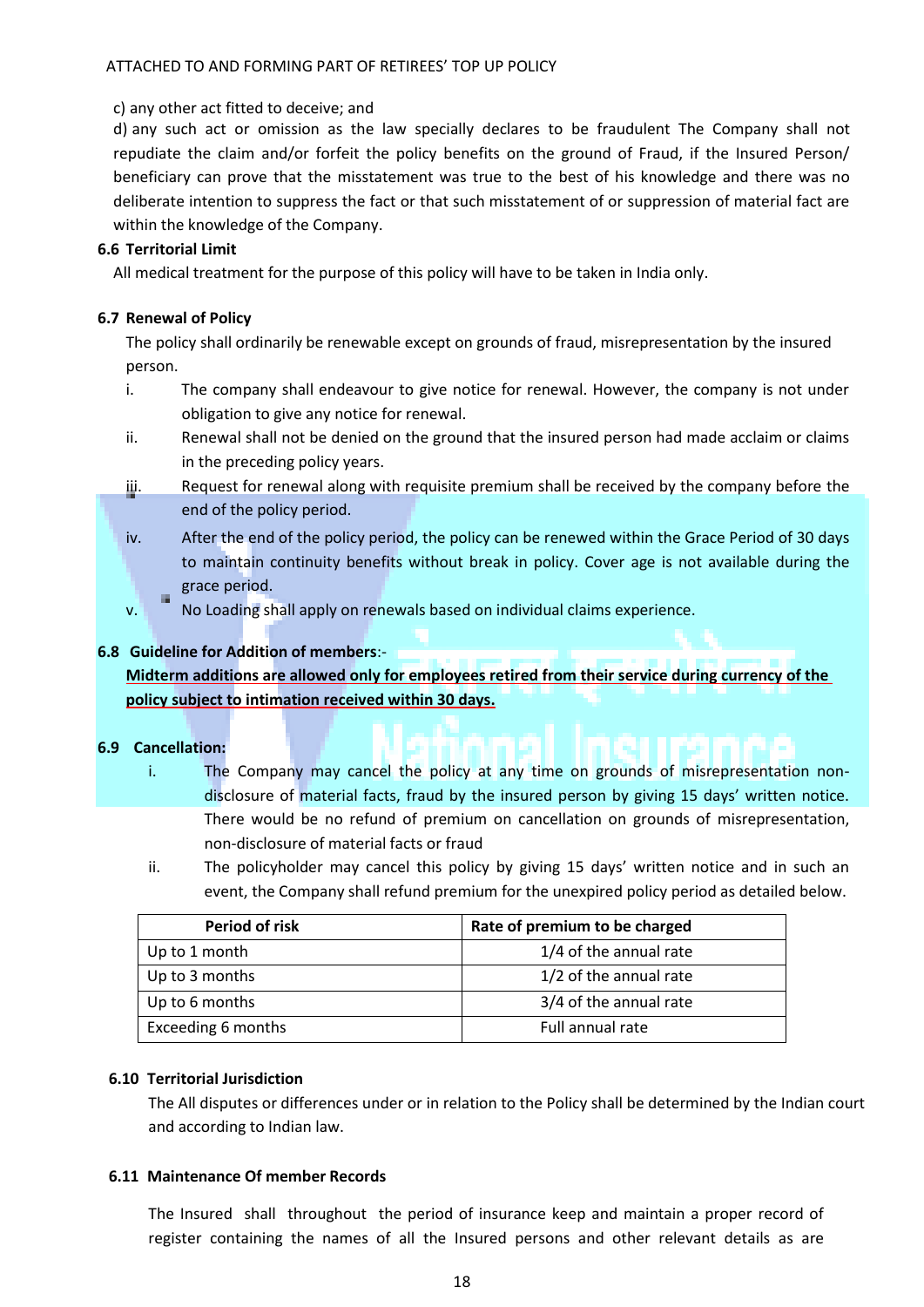normally kept in any institution/ Organization. The Insured shall declare to the company any additions in the number of Insured persons as and when arising during the period of insurance and shall pay the additional premium as agreed.

It is hereby agreed and understood that, this insurance being a Group Policy availed by the Insured covering Members, the benefit thereof would not be available to member who cease to be part of the group for any reason whatsoever.

# **6.12 Low Claim Ratio Discount (Bonus)**

Low Claim Ratio Discount at the following scale will be allowed on the total premium at renewal only depending upon the incurred claim ration for the entire group Insured under the Group Mediclaim Insurance Policy for the preceding 3 completed years excluding the year immediately preceding the date of renewal where the Group Mediclaim Insurance Policy has not been in force for 3 completed years, such shorter period of completed years excluding the year immediately preceding the date of renewal will be taken in to account.

| <b>Incurred Claim Ratio under the Policy</b> | <b>Discount</b> |
|----------------------------------------------|-----------------|
| Above 70%                                    | Nil             |
| 66-70%                                       | 2.50%           |
| 61-65%                                       | 5%              |
| 56-60%                                       | 10%             |
| 51-55%                                       | 15%             |
| 41-50%                                       | 25%             |
| 31-40%                                       | 35%             |
| 21-30%                                       | 40%             |
| Not exceeding 20%                            | 50%             |

# **6.13 Arbitration**

If any dispute or difference shall arise as to the quantum to be paid under the policy (liability being otherwise admitted) such difference shall independently of all other questions be referred to the decision of a sole arbitrator to be appointed in writing by the parties or if they cannot agree upon a single arbitrator within 30 days of any party invoking arbitration, the same shell be referred to a panel of three arbitrators, comprising of two arbitrators, one to be appointed by each of the parties to the dispute/difference and the third arbitrator to be appointed by such two arbitrators and arbitration shall be conducted under and in accordance with the provisions of the arbitration and conciliation Act,1996.

It is clearly agreed and understood that no difference or dispute shall be referable to arbitration as herein before provided, if the company has disputed or not accepted liability under or in respect of this policy.

It is hereby expressly stipulated and declared that it shall be a condition precedent to any right of action or suit upon this policy that award by such arbitrator/arbitrators of the amount of the loss or damage shall be first obtained.

# **6.14 Disclaimer**

If the company shall disclaim liability to the Insured Person for any claim hereunder and if the Insured Person shall not within twelve (12) calendar months from the date of receipt of the notice of such disclaimer notify the Company in writing that he does not accept such disclaimer and intends to recover his claim from the Company, then the claim shall for all purposes be deemed to have been abandoned and shall not thereafter be recoverable hereunder.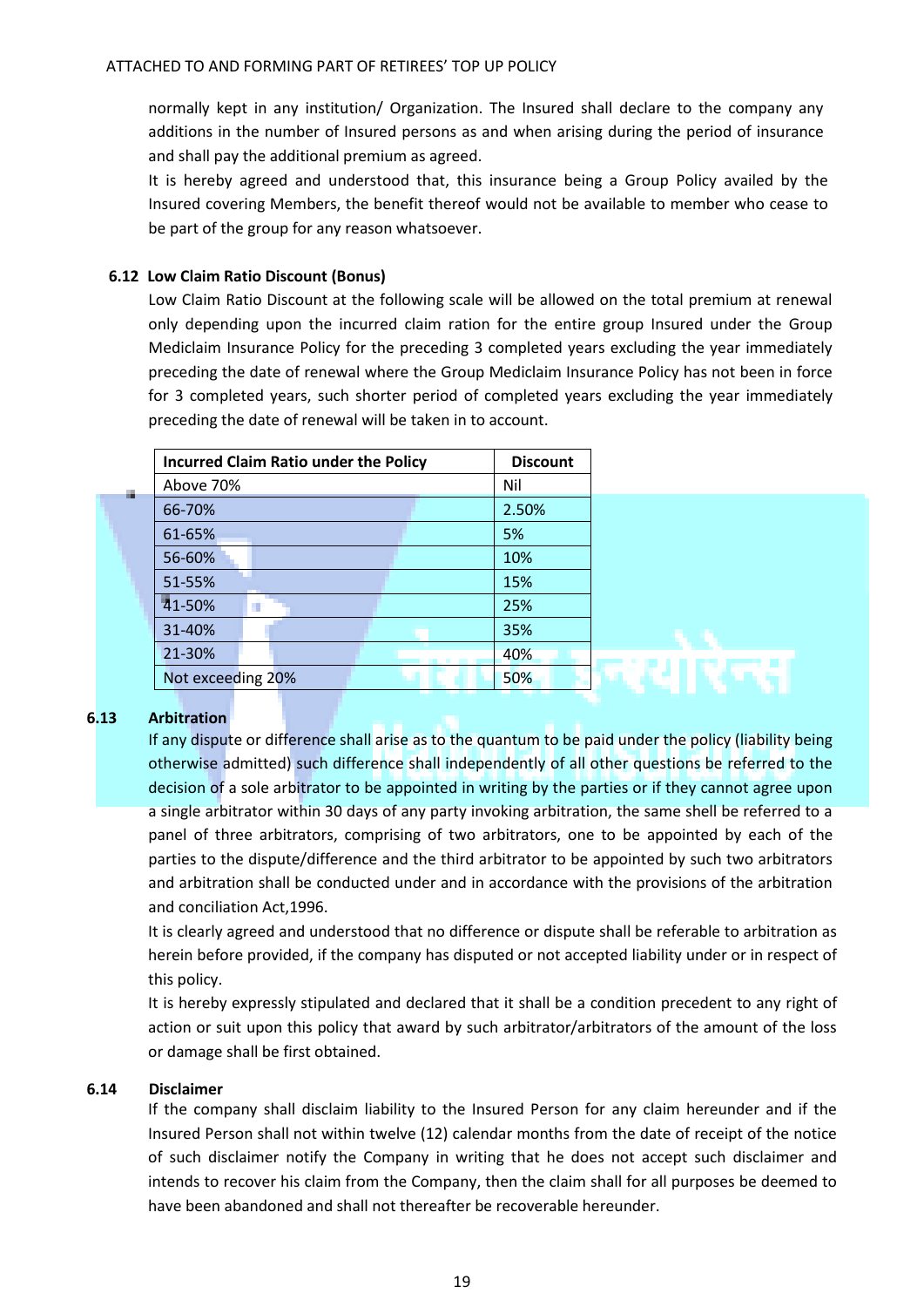### **6.15 IRDA Regulations**

This policy is subject to Provisions of Insurance Act, 1938, IRDAI (health Insurance) Regulations 2016 and IRDA (protection of policyholder's interest) Regulations 2017 as amended from time to time.

#### **6.16 Grievance Redressal**

In case of any grievance the insured person may contact the company through Website: https://nationalinsurance.nic.co.in/ Post: National Insurance Co. Ltd., Toll free: 18003450330 6A Middleton Street, 7thFloor,

 CRM Dept., Kolkata - 700 071 E-mail: [customer.relations@nic.co.in](mailto:customer.relations@nic.co.in) Phn : (033) 2283 1742

Insured person may also approach the grievance cell at any of the company's branches with the details of grievance.

If Insured person is not satisfied with the redressal of grievance through one of the above methods, insured person may contact the grievance officer (Office in-Charge) at that location.

For updated details of grievance officer, kindly refer the link:<https://nationalinsurance.nic.co.in/>

If Insured person is not satisfied with the redressal of grievance through above methods, the insured person may also approach the office of Insurance Ombudsman of the respective area/region for redressal of grievance as per Insurance Ombudsman Rules 2017 **(Annexure II).**

Grievance may also be lodged at IRDAI Integrated Grievance Management System https://igms.irda.gov.in/

### **6.17 Revision of Terms of the Policy Including the Premium Rates**

The Company, with prior approval of IRDAI, may revise or modify the terms of the Policy including the premium rates. The insured person shall be notified three months before the changes are effected.

00181 118

### **6.18 Withdrawal of Policy**

In the likelihood of this product being withdrawn in future, the company will intimate the insured person about the same 90 days prior to expiry of the policy.

Insured person will have the option to migrate to similar health insurance product available with the company at the time of renewal with all the accrued continuity benefits such as waiver of Waiting Period as per IRDAI guidelines, provided the policy has been maintained without a break.

### **1) "Policy Issuing Office: Mumbai"**

**2) " Consolidated Stamp Duty deposited as per the order of Government of India**

**For National Insurance Co Ltd**

### **Authorised Signatory**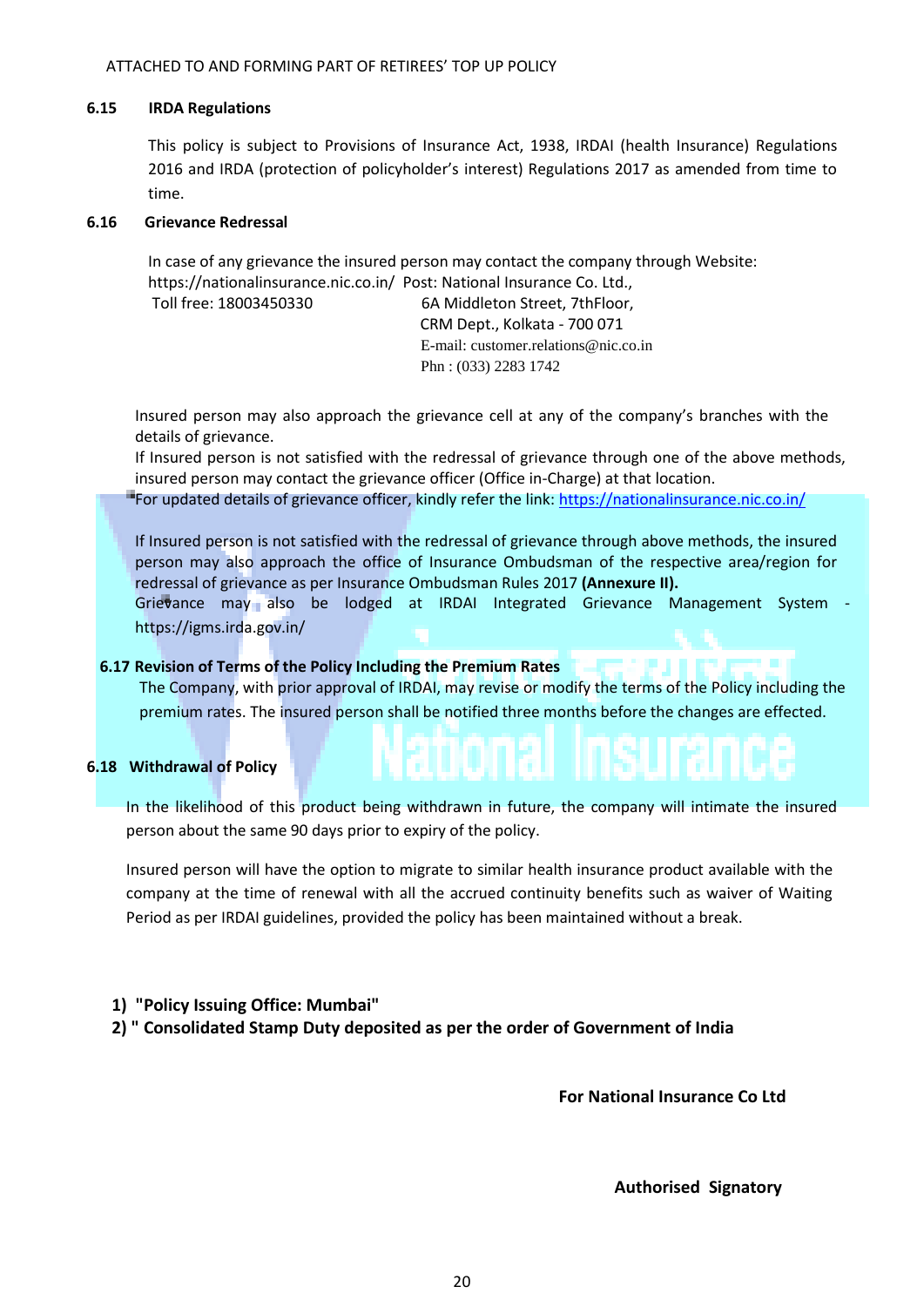**Annexure I**

|                       | List I – List of which coverage is not available in the policy                                          |  |
|-----------------------|---------------------------------------------------------------------------------------------------------|--|
| Sl<br>1               | <b>Item</b><br><b>BABY FOOD</b>                                                                         |  |
| 2                     | <b>BABY UTILITIES CHARGES</b>                                                                           |  |
| 3                     | <b>BEAUTY SERVICES</b>                                                                                  |  |
| 4                     | <b>BELTS/BRACES</b>                                                                                     |  |
| $\overline{5}$<br>6   | <b>BUDS</b><br>COLD PACK/HOT PACK                                                                       |  |
| 7                     | <b>CARRY BAGS</b>                                                                                       |  |
| 8                     | EMAIL / INTERNET CHARGES                                                                                |  |
| 9                     | FOOD CHARGES (OTHER THAN PATIENT's DIET PROVIDED BY                                                     |  |
|                       | HOSPITAL)<br>LEGGINGS                                                                                   |  |
| 10<br>11              | <b>LAUNDRY CHARGES</b>                                                                                  |  |
| 12                    | <b>MINERAL WATER</b>                                                                                    |  |
| 13                    | <b>SANITARY PAD</b>                                                                                     |  |
| 14                    | TELEPHONE CHARGES                                                                                       |  |
| 15<br>16              | <b>GUEST SERVICES</b><br><b>CREPE BANDAGE</b>                                                           |  |
| 17                    | DIAPER OF ANY TYPE                                                                                      |  |
| 18                    | <b>EYELET COLLAR</b>                                                                                    |  |
| 19                    | <b>SLINGS</b>                                                                                           |  |
| 20                    | BLOOD GROUPING AND CROSS MATCHING OF DONORS SAMPLES                                                     |  |
| 21<br>22              | SERVICE CHARGES WHERE NURSING CHARGE ALSO CHARGED<br><b>Television Charges</b>                          |  |
| 23                    | <b>SURCHARGES</b>                                                                                       |  |
| 24                    | ATTENDANT CHARGES                                                                                       |  |
| 25                    | EXTRA DIET OF PATIENT (OTHER THAN THAT WHICH FORMS PART                                                 |  |
|                       | OF BED CHARGE)<br><b>BIRTH CERTIFICATE</b>                                                              |  |
| 26<br>27              | <b>CERTIFICATE CHARGES</b>                                                                              |  |
| 28                    | <b>COURIER CHARGES</b>                                                                                  |  |
| 29                    | <b>CONVEYANCE CHARGES</b>                                                                               |  |
| 30                    | <b>MEDICAL CERTIFICATE</b>                                                                              |  |
| 31<br>32              | <b>MEDICAL RECORDS</b><br>PHOTOCOPIES CHARGES                                                           |  |
| 33                    | <b>MORTUARY CHARGES</b><br>m.                                                                           |  |
| 34                    | <b>WALKING AIDS CHARGES</b>                                                                             |  |
| 35                    | OXYGEN CYLINDER (FOR USAGE OUTSIDE THE HOSPITAL)                                                        |  |
| 36                    | <b>SPACER</b>                                                                                           |  |
| 37                    | <b>SPIROMETRE</b><br><b>NEBULIZER KIT</b>                                                               |  |
| 38<br>39              | <b>STEAM INHALER</b>                                                                                    |  |
| 40                    | <b>ARMSLING</b>                                                                                         |  |
| 41                    | <b>THERMOMETER</b>                                                                                      |  |
| 42                    | <b>CERVICAL COLLAR</b>                                                                                  |  |
| 43<br>44              | <b>SPLINT</b><br><b>DIABETIC FOOT WEAR</b>                                                              |  |
| 45                    | KNEE BRACES (LONG/ SHORT/ HINGED)                                                                       |  |
| 46                    | KNEE IMMOBILIZER/SHOULDER IMMOBILIZER                                                                   |  |
| 47                    | <b>LUMBO SACRAL BELT</b>                                                                                |  |
| 48<br>49              | NIMBUS BED OR WATER OR AIR BED CHARGES<br><b>AMBULANCE COLLAR</b>                                       |  |
| 50                    | AMBULANCE EQUIPMENT                                                                                     |  |
| 51                    | <b>ABDOMINAL BINDER</b>                                                                                 |  |
| 52                    | PRIVATE NURSES CHARGES- SPECIAL NURSING CHARGES                                                         |  |
| 53                    | <b>SUGAR FREE Tablets</b>                                                                               |  |
| 54                    | CREAMS POWDERS LOTIONS (Toiletries are not payable, only prescribed<br>medical pharmaceuticals payable) |  |
| 55                    | <b>ECG ELECTRODES</b>                                                                                   |  |
| 56                    | <b>GLOVES</b>                                                                                           |  |
| 57                    | NEBULISATION KIT                                                                                        |  |
| 58                    | ANY KIT WITH NO DETAILS MENTIONED [DELIVERY KIT, ORTHOKIT,                                              |  |
| 59                    | RECOVERY KIT, ETC]<br><b>KIDNEY TRAY</b>                                                                |  |
| 60                    | MASK                                                                                                    |  |
| 61                    |                                                                                                         |  |
| 62                    | <b>OUNCE GLASS</b>                                                                                      |  |
| 63                    | <b>OXYGEN MASK</b>                                                                                      |  |
|                       | PELVIC TRACTION BELT                                                                                    |  |
| 64                    | PAN CAN                                                                                                 |  |
| 65<br>66              | <b>TROLLY COVER</b><br>UROMETER, URINE JUG                                                              |  |
| 67                    | AMBULANCE                                                                                               |  |
| 68                    | <b>VASOFIX SAFETY</b>                                                                                   |  |
|                       | List II - Items that are to be subsumed into Room Charges                                               |  |
| S1                    | Item                                                                                                    |  |
| 1<br>2                | BABY CHARGES (UNLESS SPECIFIED/INDICATED)<br><b>HAND WASH</b>                                           |  |
| 3                     | <b>SHOE COVER</b>                                                                                       |  |
| $\overline{4}$        | CAPS                                                                                                    |  |
| 5                     | <b>CRADLE CHARGES</b>                                                                                   |  |
| 6<br>$\boldsymbol{7}$ | COMB<br>EAU-DE-COLOGNE / ROOM FRESHNERS                                                                 |  |

| 9                       | <b>GOWN</b>                                                                                   |
|-------------------------|-----------------------------------------------------------------------------------------------|
| 10                      | <b>SLIPPERS</b>                                                                               |
| 11                      | <b>TISSUE PAPER</b>                                                                           |
| 12                      | <b>TOOTH PASTE</b>                                                                            |
| 13                      | <b>TOOTH BRUSH</b>                                                                            |
| 14                      | <b>BED PAN</b>                                                                                |
| 15                      | <b>FACE MASK</b>                                                                              |
| 16                      | <b>FLEXI MASK</b>                                                                             |
| 17                      | <b>HAND HOLDER</b>                                                                            |
| 18                      | <b>SPUTUM CUP</b>                                                                             |
| 19                      | DISINFECTANT LOTIONS                                                                          |
| 20                      | <b>LUXURY TAX</b>                                                                             |
| 21                      | <b>HVAC</b>                                                                                   |
| 22                      | HOUSE KEEPING CHARGES                                                                         |
| 23                      | AIR CONDITIONER CHARGES                                                                       |
| 24                      | IM IV INJECTION CHARGES                                                                       |
| 25                      | <b>CLEAN SHEET</b>                                                                            |
| 26                      | BLANKET/WARMER BLANKET                                                                        |
| 27                      | <b>ADMISSION KIT</b>                                                                          |
| 28                      | DIABETIC CHART CHARGES                                                                        |
| 29                      | DOCUMENTATION CHARGES / ADMINISTRATIVE EXPENSES                                               |
| 30                      | DISCHARGE PROCEDURE CHARGES                                                                   |
| 31                      | DAILY CHART CHARGES                                                                           |
| 32                      | <b>ENTRANCE PASS / VISITORS PASS CHARGES</b>                                                  |
| 33                      | EXPENSES RELATED TO PRESCRIPTION ON DISCHARGE                                                 |
| 34                      | FILE OPENING CHARGES                                                                          |
| 35                      | INCIDENTAL EXPENSES / MISC. CHARGES (NOT EXPLAINED)<br>PATIENT IDENTIFICATION BAND / NAME TAG |
| 36<br>37                | PULSEOXYMETER CHARGES                                                                         |
|                         | <b>List III - Items that are to be subsumed into Procedure Charges</b>                        |
| SI                      | Item                                                                                          |
| $\mathbf{1}$            | HAIR REMOVAL CREAM                                                                            |
| $\overline{2}$          | DISPOSABLES RAZORS CHARGES (for site preparations)                                            |
| $\overline{\mathbf{3}}$ | <b>EYE PAD</b>                                                                                |
| $\overline{4}$          | <b>EYE SHEILD</b>                                                                             |
| $\overline{5}$          | <b>CAMERA COVER</b>                                                                           |
| 6                       | DVD, CD CHARGES                                                                               |
| $\tau$                  | <b>GAUSE SOFT</b>                                                                             |
| 8                       | <b>GAUZE</b>                                                                                  |
| 9                       | WARD AND THEATRE BOOKING CHARGES                                                              |
|                         |                                                                                               |
| 10                      |                                                                                               |
| 11                      | ARTHROSCOPY AND ENDOSCOPY INSTRUMENTS<br>MICROSCOPE COVER                                     |
| 12                      | SURGICAL BLADES, HARMONICSCALPEL, SHAVER                                                      |
| 13                      | SURGICAL DRILL                                                                                |
| 14                      | <b>EYE KIT</b>                                                                                |
| 15                      | <b>EYE DRAPE</b>                                                                              |
| 16                      | <b>X-RAY FILM</b>                                                                             |
| 17                      | <b>BOYLES APPARATUS CHARGES</b>                                                               |
| 18                      | <b>COTTON</b>                                                                                 |
| 19                      | <b>COTTON BANDAGE</b>                                                                         |
| 20                      | SURGICAL TAPE                                                                                 |
| 21                      | <b>APRON</b>                                                                                  |
| 22                      | <b>TORNIOUET</b>                                                                              |
| 23                      | ORTHOBUNDLE, GYNAEC BUNDLE                                                                    |
|                         | List IV - Items that are to be subsumed into costs of treatment                               |
| S1                      | Item                                                                                          |
| $\mathbf{1}$            | ADMISSION/REGISTRATION CHARGES                                                                |
| $\boldsymbol{2}$        | HOSPITALISATION FOR EVALUATION/DIAGNOSTIC PURPOSE                                             |
| 3                       | URINE CONTAINER                                                                               |
| $\overline{4}$          | BLOOD RESERVATION CHARGES AND ANTE NATAL BOOKING                                              |
|                         | <b>CHARGES</b>                                                                                |
| 5                       | <b>BIPAP MACHINE</b>                                                                          |
| 6                       | CPAP/ CAPD EQUIPMENTS                                                                         |
| $\tau$                  | <b>INFUSION PUMP-COST</b>                                                                     |
| 8<br>9                  | HYDROGEN PEROXIDE\SPIRIT\ DISINFECTANTS ETC                                                   |
|                         | NUTRITION PLANNING CHARGES - DIETICIAN CHARGES- DIET<br><b>CHARGES</b>                        |
| 10                      | <b>HIV KIT</b>                                                                                |
| 11                      | ANTISEPTIC MOUTHWASH                                                                          |
| 12                      | LOZENGES                                                                                      |
| 13                      | <b>MOUTH PAINT</b>                                                                            |
| 14                      | VACCINATION CHARGES                                                                           |
| 15                      | ALCOHOL SWABES                                                                                |
| 16                      | SCRUB SOLUTION/STERILLIUM                                                                     |
| 17                      | Glucometer & Strips                                                                           |
| 18                      | <b>URINE BAG</b>                                                                              |